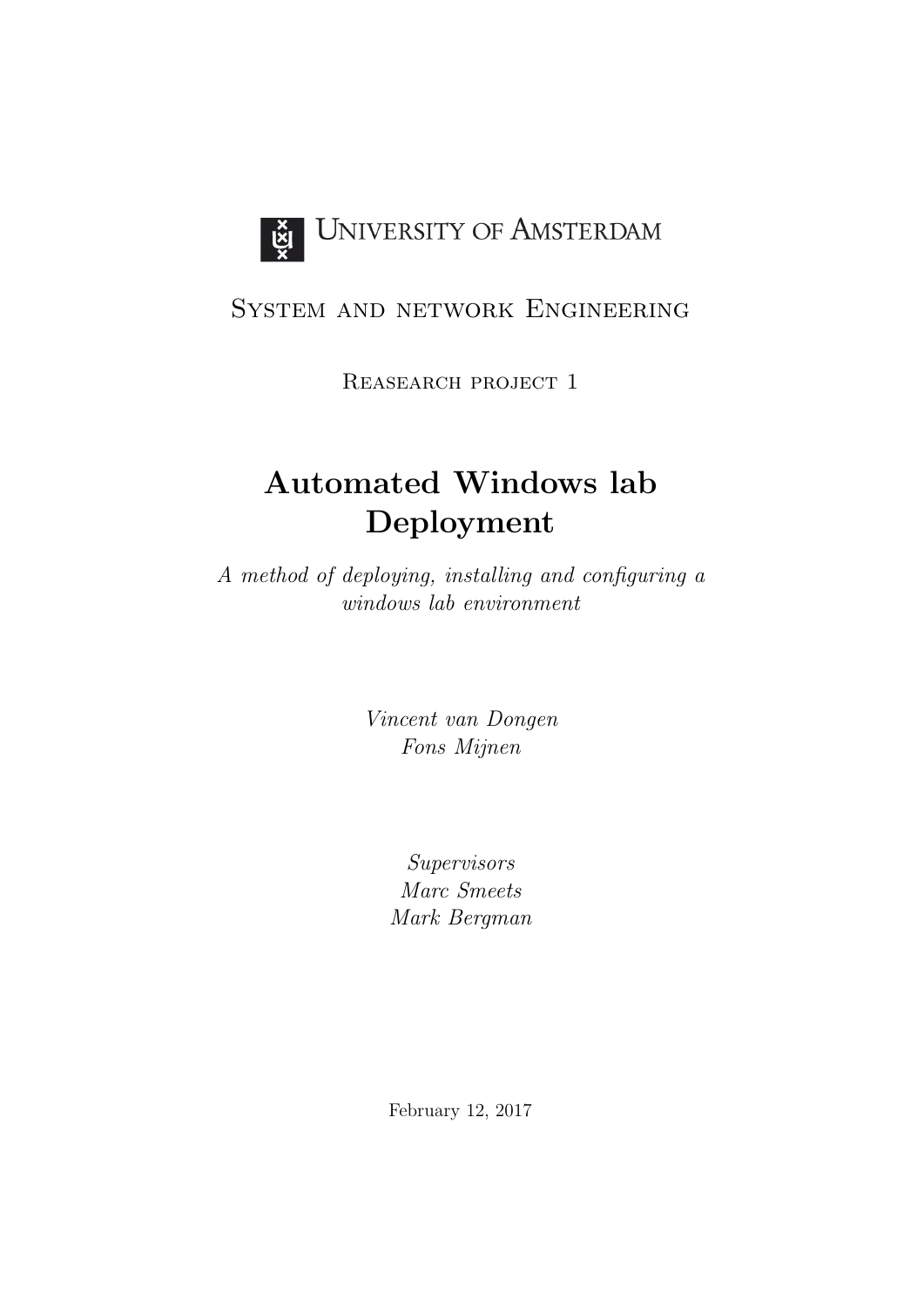#### Abstract

Realistic test environments are essential for (security)testers and researchers. Therefore, it is necessary to quickly deploy a realistic testlab. Many products and techniques exist to automatically deploy Windows systems. However, these automated deployment tools only deploy basic Windows systems and do not create a realistic test environments, such as:

- Active Directory Domain Controllers.
- Site links.
- Replication Schemes.
- Domains and sub domains.
- Mail- ,DNS- ,Web- ,DHCP-, File-server.
- User database with users, groups, Organization Units.

Also, these tools do not generate or create traces of system and user behavior, such as:

- Groups and user account located in the user-database.
- Files located in user folders.
- Mailboxes with email included.
- Client applications.
- Log and event files.

This research investigates whether or not it is possible to automate the deployment of a realistic test lab. By using the currently available techniques and tools such as configuration management tools, image deployment tools, virtual machine snapshot techniques, and cloud templates it is only partially possible to automatically deploy a realistic testlab. Therefore, we have created a new model for lab deployment and tested the model in an experiment. The prototype uses a combination of different kinds of techniques and methods and is mainly programmed using Powershell scripts. The results of the experiment show that the proposed model is more efficient then current techniques for automated lab deployment. The prototype is able to automatically deploy a realistic testlab. The prototype can also create traces of user interaction. However, some user behavior can not be simulated.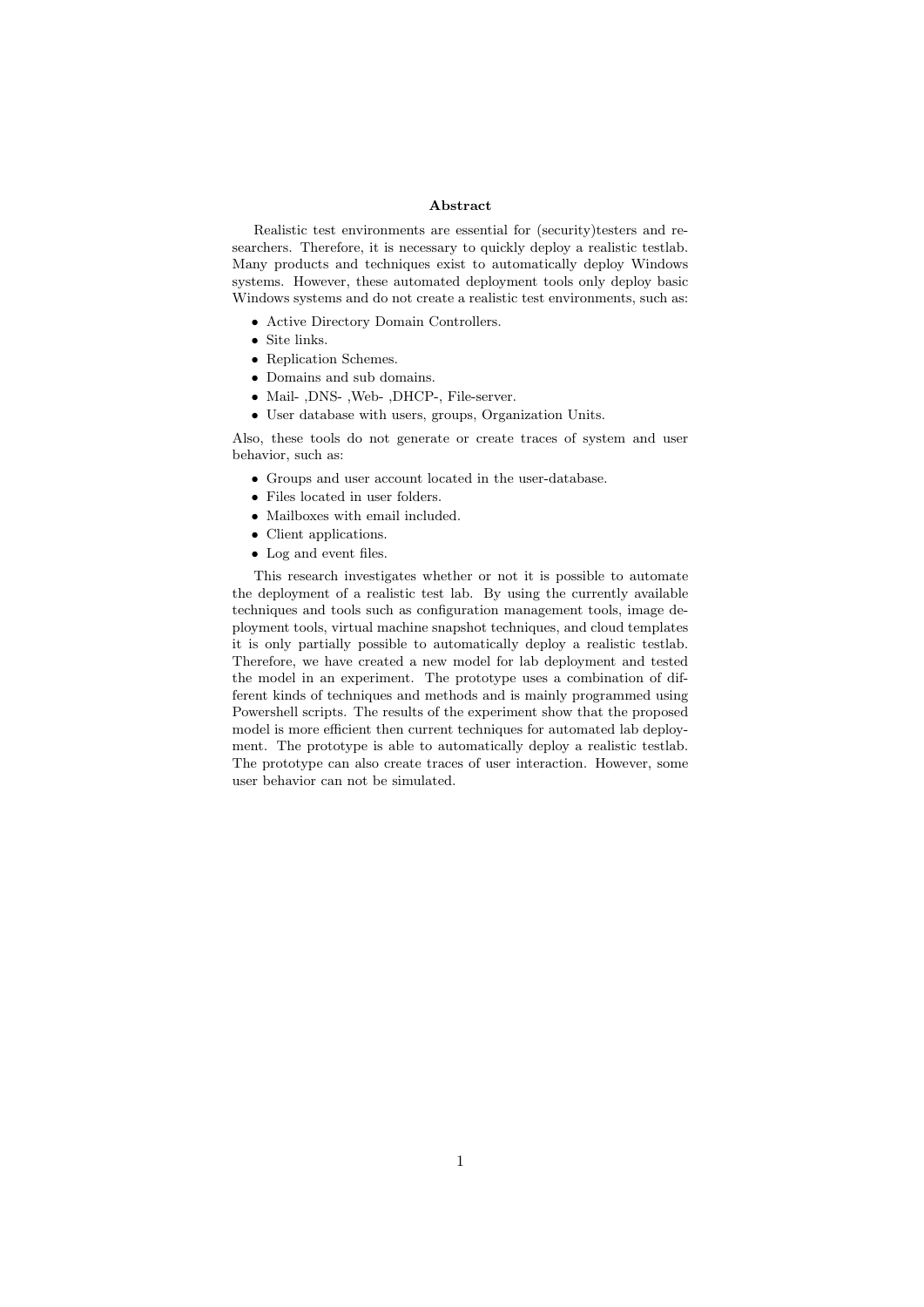# Acknowledgements

We would like to express our gratitude and appreciation towards our supervisors Marc Smeets and Mark Bergman. Their assistance and guidance during the whole research period have been really valuable to us.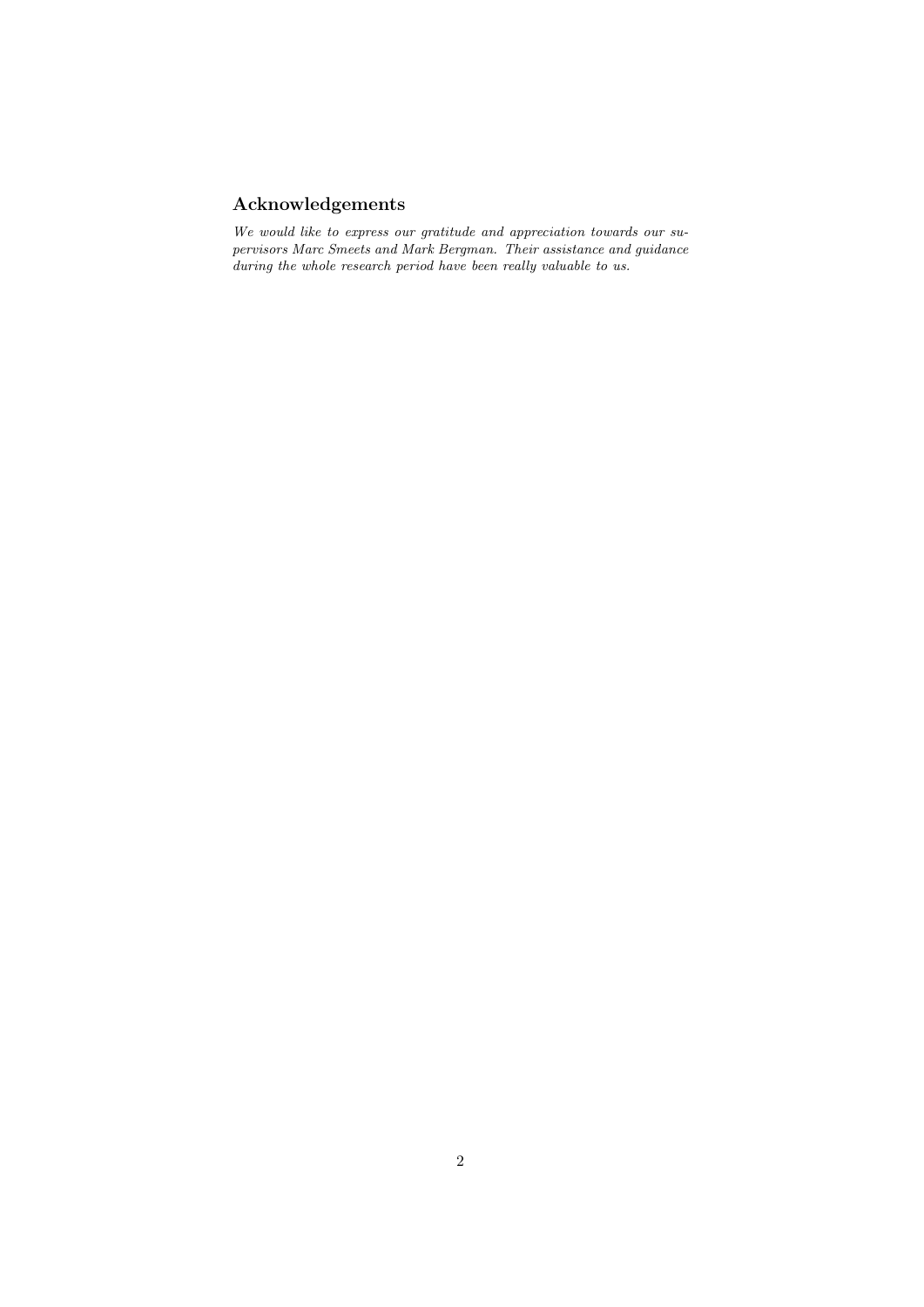# Contents

| 1              | Introduction                         |                                           |                                                                      |                |  |  |  |  |  |  |
|----------------|--------------------------------------|-------------------------------------------|----------------------------------------------------------------------|----------------|--|--|--|--|--|--|
|                | 1.1                                  |                                           |                                                                      | $\overline{5}$ |  |  |  |  |  |  |
|                | 1.2                                  |                                           |                                                                      | 6              |  |  |  |  |  |  |
| $\overline{2}$ |                                      | Currently existing techniques and product |                                                                      |                |  |  |  |  |  |  |
|                | 2.1                                  |                                           | Current techniques to deploy and configure a testlab $\ldots \ldots$ | $\overline{7}$ |  |  |  |  |  |  |
|                | 2.2                                  |                                           | Current techniques to simulate user and system behavior              | 9              |  |  |  |  |  |  |
|                | 2.3                                  | Conclusion                                |                                                                      | 10             |  |  |  |  |  |  |
| 3              | New Windows testlab deployment model |                                           |                                                                      |                |  |  |  |  |  |  |
|                | 3.1                                  |                                           |                                                                      | 11             |  |  |  |  |  |  |
|                |                                      | 3.1.1                                     |                                                                      | 12             |  |  |  |  |  |  |
|                |                                      | 3.1.2                                     | Phase 2: Deployment of server and OS installation                    | 12             |  |  |  |  |  |  |
|                |                                      | 3.1.3                                     | Phase 3: Server provisioning                                         | 13             |  |  |  |  |  |  |
|                |                                      | 3.1.4                                     | Phase 4: Software installation and configuration of servers          | 14             |  |  |  |  |  |  |
|                |                                      | 3.1.5                                     | Phase 5: Deployment of client and OS installation $\hfill\ldots$ .   | 14             |  |  |  |  |  |  |
|                |                                      | 3.1.6                                     | Phase 6: Client provisioning                                         | 14             |  |  |  |  |  |  |
|                |                                      | 3.1.7                                     | Phase 7: Software installation on client                             | 14             |  |  |  |  |  |  |
|                |                                      | 3.1.8                                     | Phase 8: Log file and user behavior emulation $\ldots \ldots$        | 14             |  |  |  |  |  |  |
|                |                                      | 3.1.9                                     |                                                                      | 16             |  |  |  |  |  |  |
|                | 3.2                                  |                                           |                                                                      |                |  |  |  |  |  |  |
|                |                                      | 3.2.1                                     | Prototype resource specification                                     | 17             |  |  |  |  |  |  |
|                |                                      | 3.2.2                                     |                                                                      | 17             |  |  |  |  |  |  |
|                |                                      | 3.2.3                                     |                                                                      | 17             |  |  |  |  |  |  |
|                | 3.3                                  | Conclusion                                |                                                                      | 20             |  |  |  |  |  |  |
| 4              | <b>Results and Comparison</b>        |                                           |                                                                      |                |  |  |  |  |  |  |
|                | 4.1                                  |                                           |                                                                      | 21             |  |  |  |  |  |  |
|                | 4.2                                  |                                           | Comparison between already existing products and our prototype       | 22             |  |  |  |  |  |  |
|                |                                      | 4.2.1                                     |                                                                      | 23             |  |  |  |  |  |  |
|                |                                      | 4.2.2                                     | outcome of the comparison table                                      | 25             |  |  |  |  |  |  |
|                |                                      | 4.2.3                                     |                                                                      | 26             |  |  |  |  |  |  |
| 5              | Conclusion                           |                                           |                                                                      |                |  |  |  |  |  |  |
| 6              | <b>Future Work</b><br>29             |                                           |                                                                      |                |  |  |  |  |  |  |
|                | Appendices<br>31                     |                                           |                                                                      |                |  |  |  |  |  |  |
|                |                                      |                                           |                                                                      |                |  |  |  |  |  |  |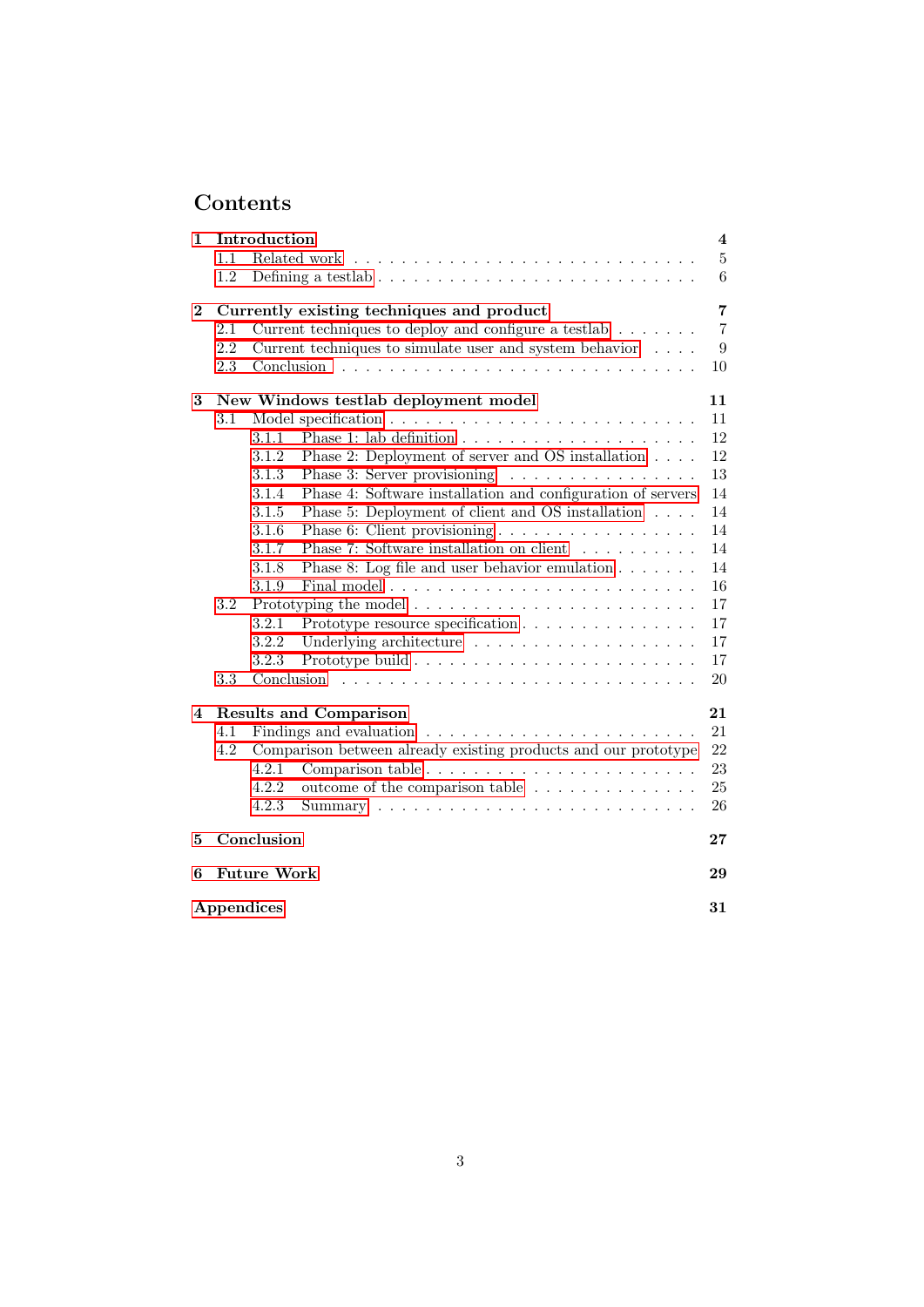# <span id="page-4-0"></span>1 Introduction

It professionals, students, and researchers use test labs for a variety of reasons. Many products and techniques exist to automatically deploy Windows systems. However, these automated deployment tools only deploy Windows systems and dont create a realistic test environment. Therefore, manual configuration is required to create a useful testlab which can require a lot of time. Also, configuration errors can occur and technical knowledge is required to build a test lab. Moreover, these tools require a lot of user input, which extends the deployment time. A testlab does not have these kinds of limitations when it has already been automatically installed and configured.

Furthermore, the currently available products and techniques that exist to automatically deploy Windows servers do not generate or create traces of system/user behavior. For example, deployment tools do not generate log files, event files, browser history and connection logs. These kinds of user and system traces can be very useful for security researchers and IT professionals. They can test new vulnerabilities, measuring the impact of security breaches or run samples of malware in a testlab. A realistic Windows testlab can be defined by the following elements:

- $\bullet\,$  Groups and user account located in the user-database.
- Files located in user folders.
- Mailboxes with email included.
- Client applications.
- Log and event files.

This research investigates whether or not it is possible to automate the deployment of a realistic Windows test lab. For this research project, we have proposed the following question:

Is it possible to automate a fast and easy rollout of a realistic Windows test environment with minimal user interaction?

To answer this research question, we have defined the following sub-questions:

- 1. What kind of techniques and methods exists to deploy and configure a Windows testlab
- 2. What is the most suitable option to automate the deployment and configuration of a Windows testlab?
- 3. What kind of techniques and methods exists to simulate system and user behavior on Windows machines?
- 4. What is the most suitable option to automate the simulation of system and user behavior on Windows machines?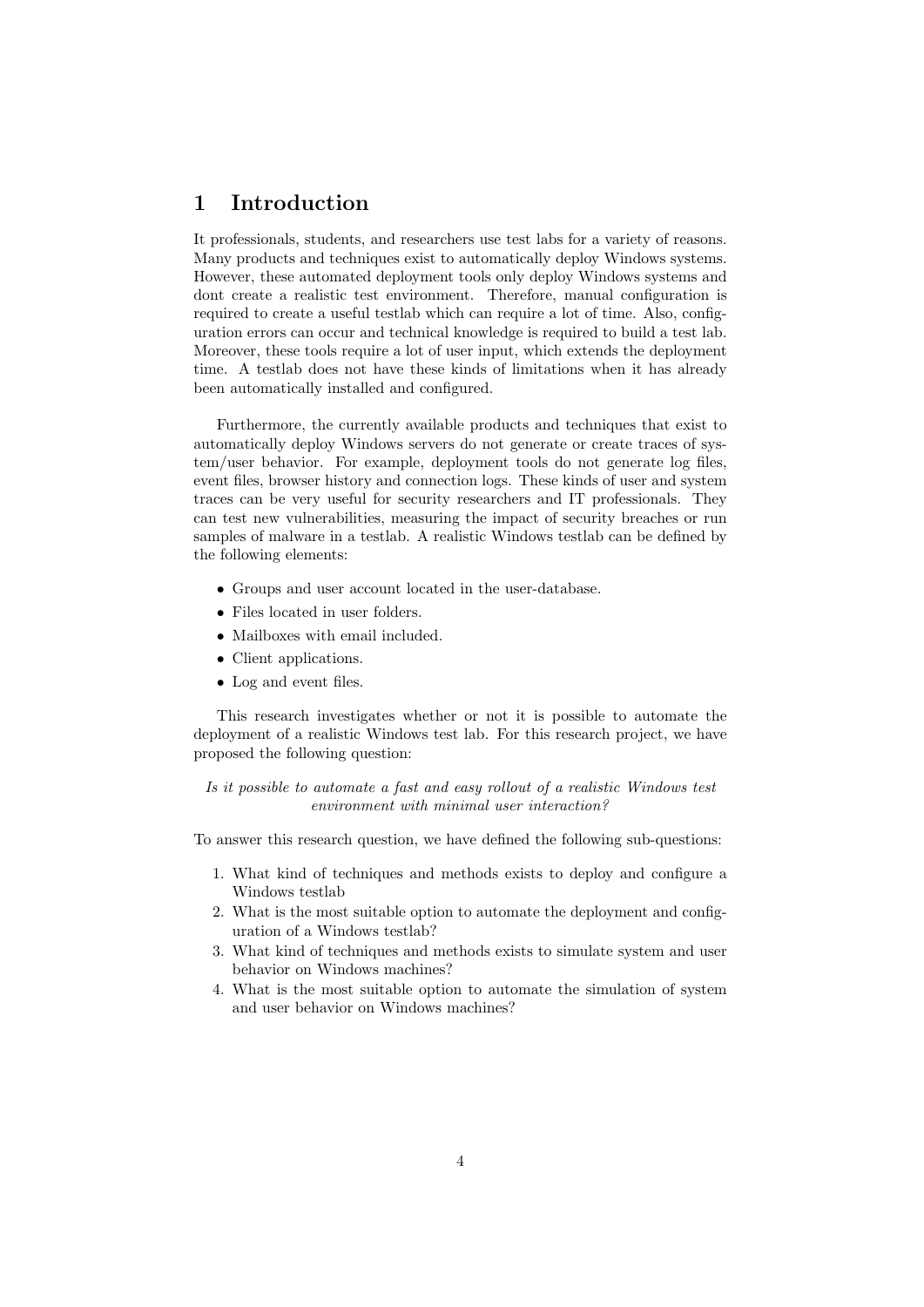This research is divided into multiple phases. First, the current techniques to deploy and configure a testlab are investigated. During the investigation, we also focus on the limitations of these products. Secondly, the current techniques for user simulation are investigated. Next, we propose a new model for Windows testlab deployment. In order to prove the model we will build a prototype to create an automated realistic testlab. We will then conducted experiments to verify our prototype. After that, we compared the existing methods and techniques with the proposed model and analyzed the results. Finally, we discussed the results and answered the research questions.

## <span id="page-5-0"></span>1.1 Related work

Very little existing research is done into this field. Although many commercial and open-source products exist to deploy an infrastructure, as well as products that aim to manage configurations in infrastructures, almost no research has been done to combine these products. Therefore, we use the research reports that describes different techniques to deploy a visualized environment. [\[11\]](#page-30-0) Also, we studied existing products with the purpose of automated deployment of virtual machines. Existing commercial products like Puppet, SCCM, Vmware Deployment, and Azure have been studied and reused in this research.

Almost no research has been done related to building a test environment with traces of use like log files, events, and connections. Only a few unofficial blogs, tutorials, and web pages describe a few techniques to create traces of use.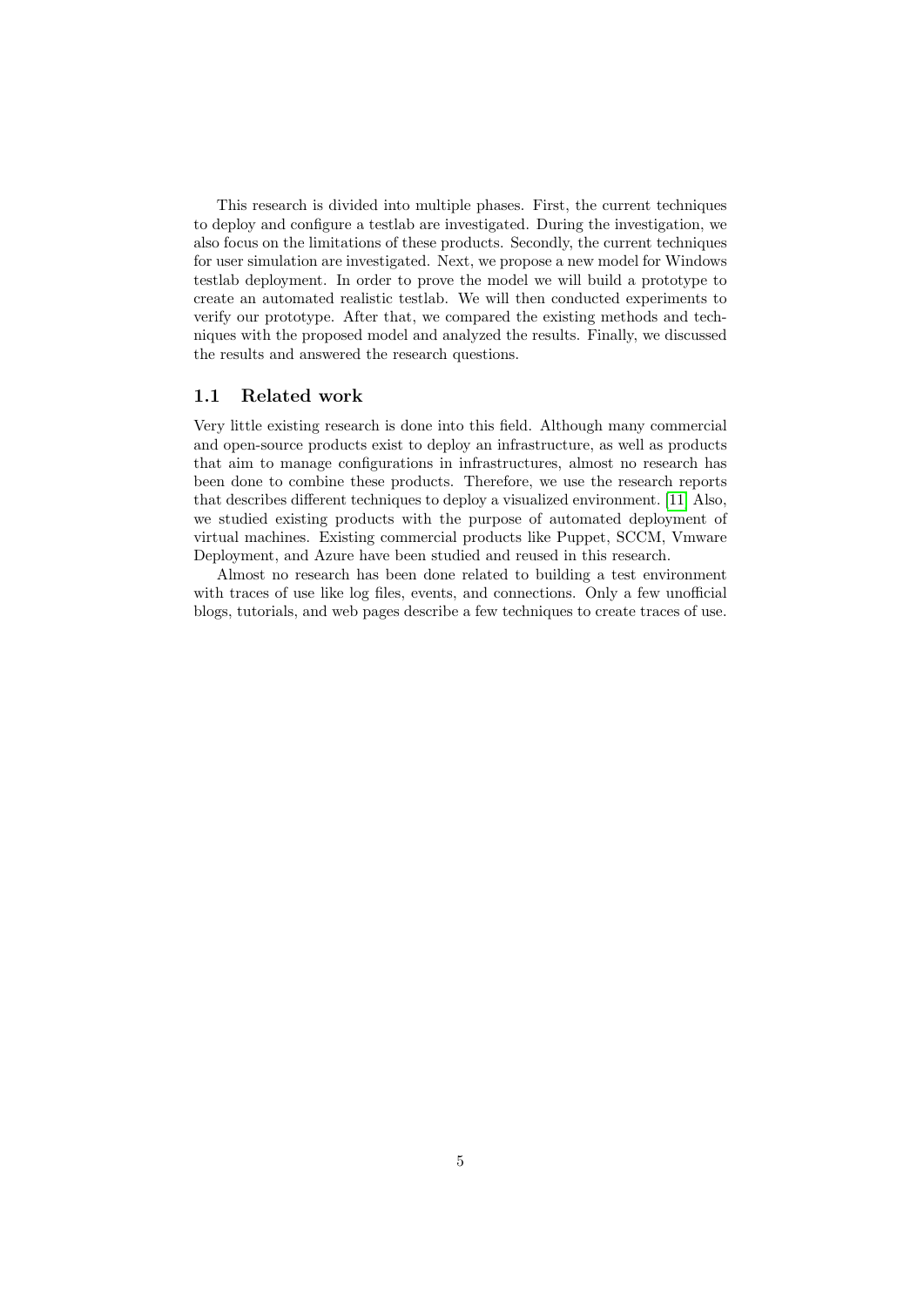## <span id="page-6-0"></span>1.2 Defining a testlab

Before the experiment can start, it is necessary to define what exactly a Windows testlab consists of. It depends on the purpose of the testlab which and how many servers should be installed. This testlab is designed for security testers. Below we have defined a list of what we think the testlab should include:

- Active Directory for a user-database.
- Multiple Active Directory Domain Controllers:
	- Three different domains.
	- Each domain contains 1 Domain Controller.
	- All the three domains are located in the same Forest.
	- All the Domain Controllers have a two-way trust and replication scheme.
- Email Server.
- Domain Name Server.
- Web Server.
- Client computer systems.
- DHCP server for releasing dynamic IP-addresses for clients.
- SMB share for sharing files and personal folders of users.
- Internet access for clients.
- Traces of user and system behavior:
	- Groups and user account located in the user-database.
	- Files located in user folders.
	- Mailboxes with email included.
	- Client applications.
	- Log and event files.

Below are the functional requirements displayed:

- Relatively fast deployment (less than 12 hours).
- Minimal user interaction.
- Functionality to automatically update Windows servers and client Operating Systems.
- Definable parameters such as domain names, IP-addresses and users/groups.
- The total costs should be as low as possible.
- The total amount of disk space should be as low as possible.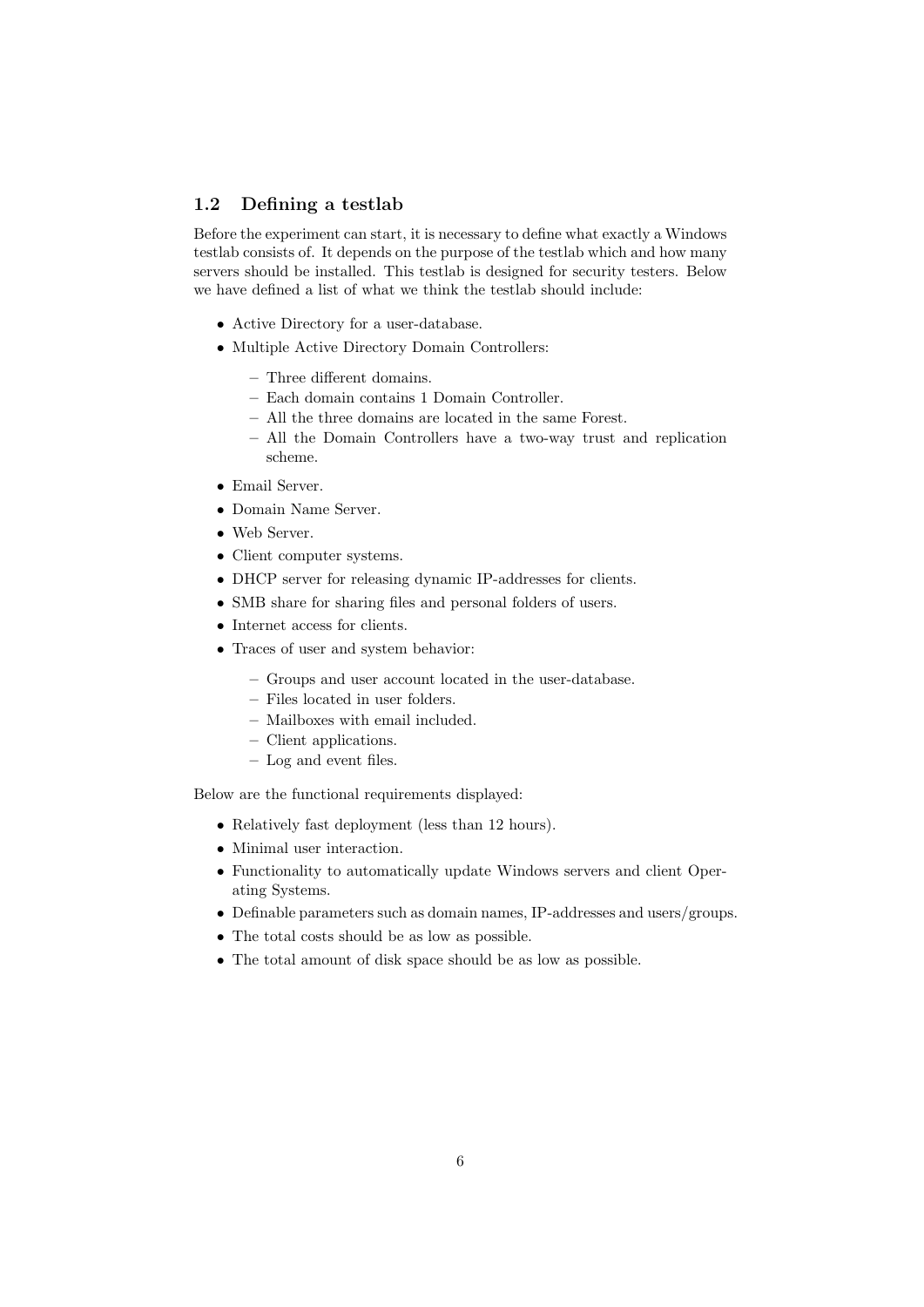# <span id="page-7-0"></span>2 Currently existing techniques and product

In this chapter, the existing techniques and product related to this research will be discussed. First, the current techniques to deploy and configure a testlab will be discussed and, secondly, the current techniques to simulate user and system behavior will be discussed.

## <span id="page-7-1"></span>2.1 Current techniques to deploy and configure a testlab

A variety of products, methods, and techniques already exists to deploy and configure a testlab, such as Puppet, SCCM and WDS. All the different products, methods and techniques can be roughly divided into four groups:

- 1. Configuration Management
- 2. Image Deployment
- 3. Virtual Machine Snapshot
- 4. Cloud Templates

#### Configuration management

Configuration management refers to a discipline for evaluating, coordinating, approving or disapproving, and implementing changes in computer systems that are used to construct and maintain software systems. Configuration management tools like Puppet ensures that the right configuration is deployed across many computer systems. The system resources, system configurations and their state are described in a system-specific catalog, which is applied to the target computer system. Configuration management tools like Puppet and Ansible are designed for deploying Configuration files to computer systems. However, some configuration tools are able to deploy computer systems. Configuration management tools already require an existing environment. This means that another infrastructure has to be created in order to use the configuration management tools. [\[5\]](#page-30-1)

#### Image deployment tools

Image deployment tools are used to quickly and effectively install operating systems to servers and clients. In order to install an operating system, an installation image is required, which contains the Operating System. Also, a boot image is required to boot a system to perform an operating system installation. A boot image contains the Windows Deployment Services (WDS) client and the Windows Preinstallation Environment (Windows PE), which is basically a mini operating system used to connect the system to the WDS server and provide the means to select and install a WDS installation image. There are several methods to deploy an operating system [\[7\]](#page-30-2):

- PXE-boot: In this method of deployment, the operating system image and a Windows boot image are sent to a distribution point that is configured to accept PXE boot requests.
- Multicast deployments conserve network bandwidth by concurrently sending data to multiple clients instead of sending a copy of the data to each client over a separate connection.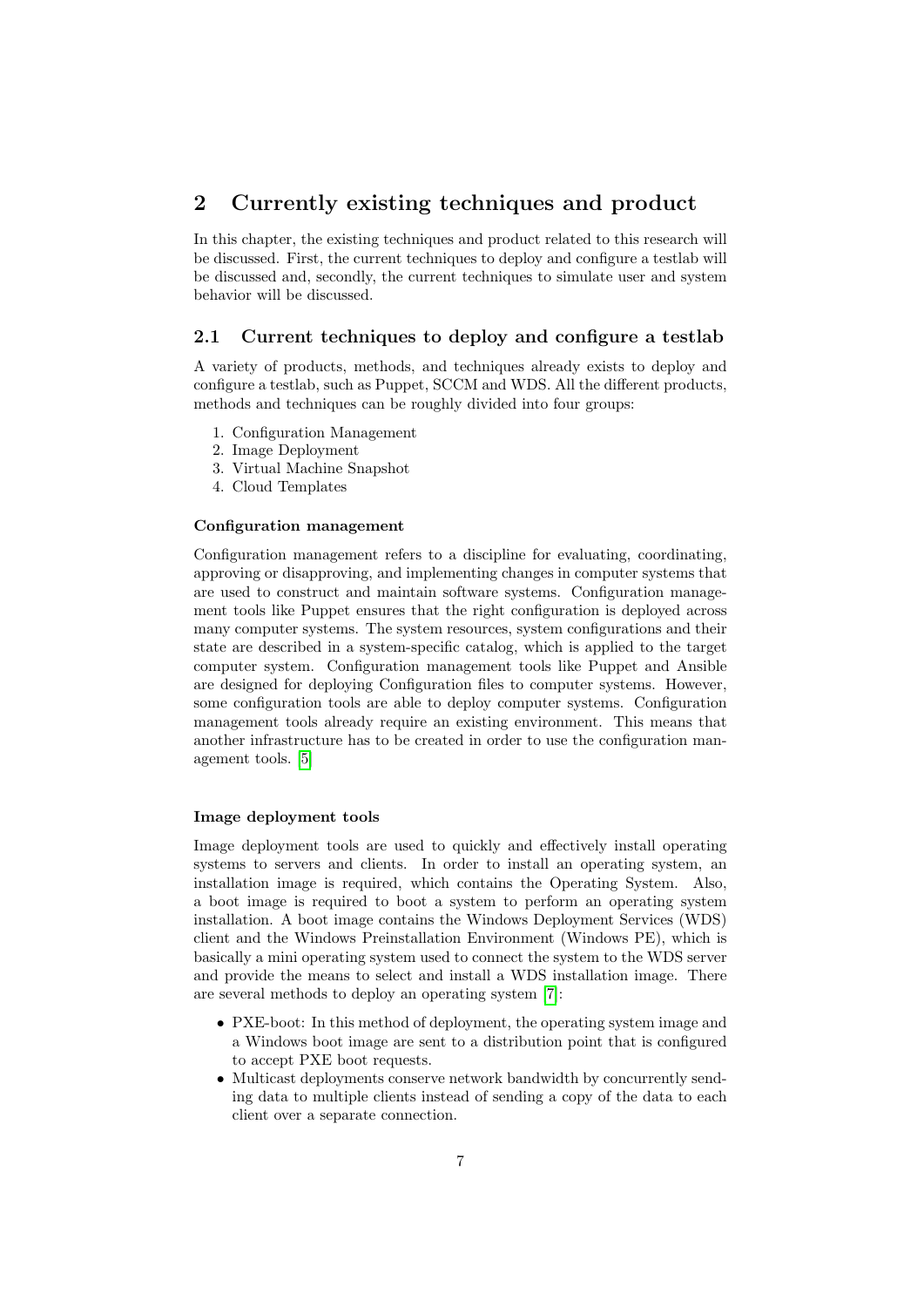• Pre-staged media deployments let you deploy an operating system to a computer that is not fully provisioned. The pre-staged media is a Windows Imaging Format (WIF) file that can be installed on a bare-metal computer by the manufacturer or at an enterprise staging center that is not connected to the Configuration Manager environment [\[9\]](#page-30-3).

The most suitable solution would be the PXE-boot because network connectivity is not an issue for a testlab and the computer system are fully provisioned, which means that pre-staged media deployments are not necessarily.

Image deployment tools are designed for deploying Operating systems. But these tools are not able to deploy configuration files. Its, however, possible to create an installation image which has already installed software and applications. These images are called Capture Images. Before a captured image is used, a system with an operating system is customized by adding applications, custom configurations, and other system changes that are required for the testlab. When the system is ready for imaging, additional steps must be taken to ensure a successful capture, such as clearing out application and specific Registry keys. This means that manual configuration is still required afterward.

#### Virtual machine snapshot

Another technique is called virtual machine snapshots. A virtual machine snapshot is a file-based representation of the state of a virtual machine at a given time. All changes made after the snapshot was taken may be based on that snapshot information (incremental changes). When a virtual machine snapshot is created, the hypervisor pauses the virtual machine and creates a special disk image. From that moment, the hypervisor will write changes only to the extra disk image. Therefore, the base disk image file is not modified. The hypervisor still uses the original disk to read files. When a snapshot is reverted back to the moment when the snapshot was created, the hypervisor only removes the disk image files that contains all the changes. This method could be very useful in order to build a testlab. A testlab only has to be installed and configured manually once. At that point, a snapshot will be created that will be the starting point for any testlab. When someone used the testlab and has made changes in within the testlab, the default state of the testlab could easily revert back by using snapshot.

There is, however, a very big downside of using snapshots. Microsoft strongly recommends to not make use of any virtual machine snapshots within Domain Controllers. Creating and then reapplying a snapshot to a virtualized Domain Controller can create a situation known as Update Sequence Number (USN) rollback. The USN is used as a sequence number to determine which domain controller has the most recent version of the database. When restoring a Domain Controller by using snapshots that were taken earlier, the USN is then also restored. After the restoration, the DC then goes about making changes again to its database, incrementing the USN. But, this time the USN is not correct. This replication problem will occur when only a few Domain Controllers are rolled back through a snapshot. [\[6\]](#page-30-4)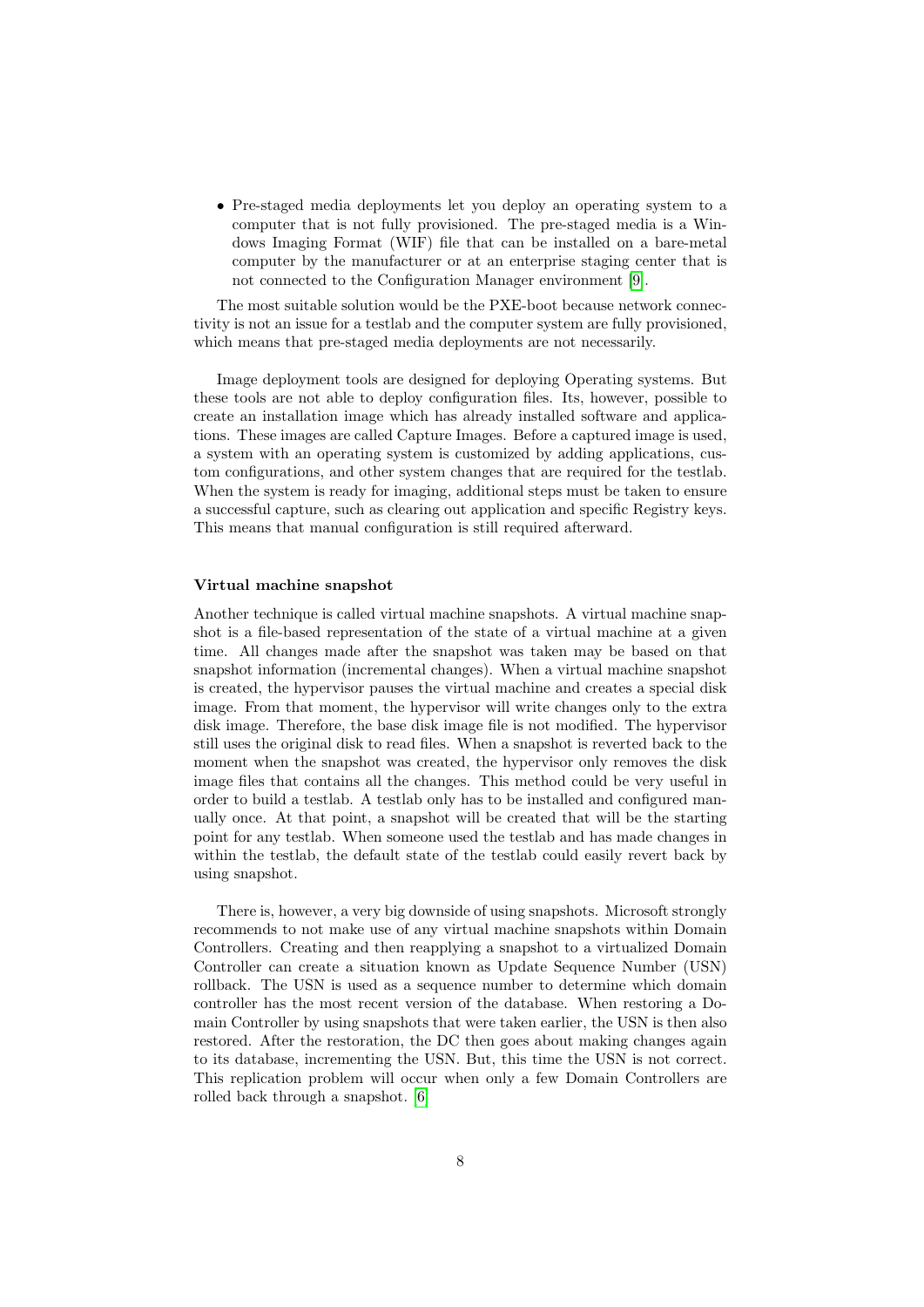Another disadvantage of using virtual machine snapshots is that there is no efficient way to update software and Operating Systems. Manually updating every virtual machine is the only proper solution to update software and Operating Systems, which require a lot of time.

## Templates

Finally, the last technique relies on templates. Within cloud solutions, such as Amazon AWS and Microsoft Azure, it is possible to deploy and configure a Virtual Machine based on a template. For each Virtual Machine, a unique template can be created. This means that the end-user only has to execute the templates to build an up-to-date testlab. However, these cloud solutions are only able to configure basic settings. It is for example not possible to automatically create and setup an Active Directory Forest or define the Active Directory Sites. Furthermore, the costs of virtual machines are relatively high compared to a dictated server. This is mainly due to the fact that the cloud providers charge a high amount of the total cost to keep the Virtual Machine up-and-running by providing redundancy. This is obviously not necessarily when you are running a testlab. Moreover, Microsoft automatically updates the Operating Systems. This could be a disadvantage for security testers that want to use an outdated Operating System to test security vulnerabilities. Finally, within most cloud providers it is not possible to create client VMs like Windows 7, 8 or 10. The client machines are compulsory to create a realistic testlab. [\[2\]](#page-30-5)

In conclusion, none of the products, methods, and techniques are able to efficiently deploy and configure a testlab. Also, the product that can configure systems, are not able to configure sophisticated features such as Active directory schemes, replication connections and sites, and services. Either a combination of techniques are required or a completely different solution has to be developed.

## <span id="page-9-0"></span>2.2 Current techniques to simulate user and system behavior

After a testlab has been deployed and configured, some traces of user and system setup behavior has to be added to the testlab. This distinguishes a testlab from a realistic testlab. Below are a few examples displayed of traces of user and system setup behavior:

- Groups and user account located in the user-database.
- Files located in user folders.
- Mailboxes with email included.
- Client applications.
- Log and event files.

Almost every IT infrastructure has an Active Directory user-database. Many tools exist to create these user accounts. Examples of such tools are Sysmalogic, Firstattribute, and Netwrix. A few of those tools have a feature that adds parameters to accounts. An example of a parameter is whether or not an account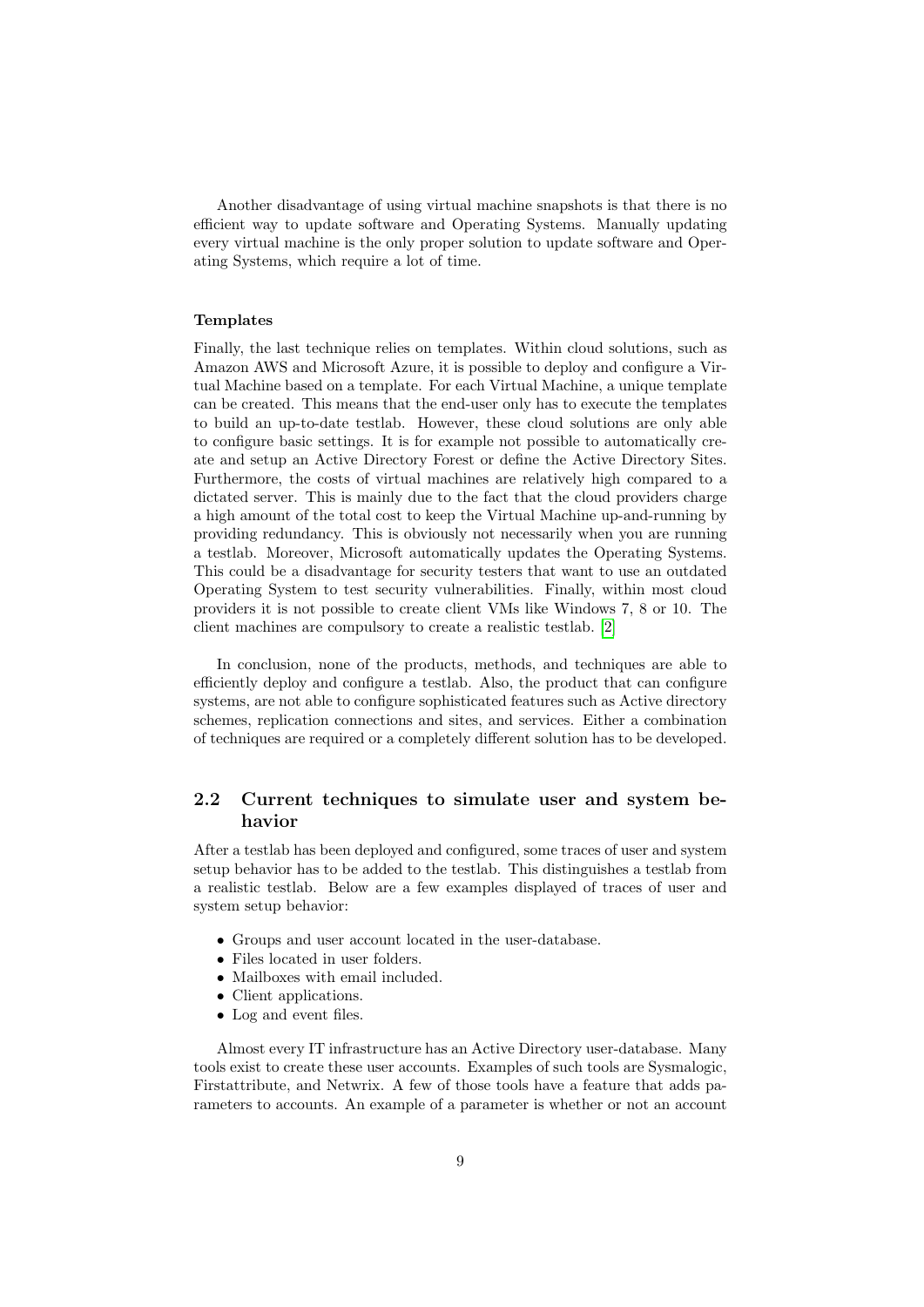is expired or disabled. The same tools are able to create groups and attach users to the group. These tools require an XML or CSV input that should be provided by the end-user.

Next, users often download, create or generate files such as  $doc(x)$ , pdf, zip and ISO files. We have found no tools applications available that generates such files. Furthermore, there are also no tools available that generates search browser history, cookie session or stored web page credentials.

Many organizations use a mail server. Therefore, a mail server is included in the testlab. The mail server should contain emails and mailboxes in order to simulate user and system behavior. An application called Microsoft Exchange Server Load Generator is used to generate the traffic. It uses simulated exchange user mailboxes to generate load traffic. The called Microsoft Exchange Server Load Generator was designed to validate deployment settings and identify bottlenecks, but it can also be used to simulate user traffic [\[6\]](#page-30-4).

Most clients have additional software installed on the client machine such as Microsoft Office, Skype, Mozilla Firefox, and Adobe reader. There are many existing products to deploy the additional software. The software can also be deployed through GPO's (Group Policy Objects).

Finally, log and event files should be added to the testlab in order to make the testlab more realistic. A logfile is a file that records either events that occur in an operating system or other software. Within Windows Operating system, its allowed to create and add logfiles. This can be easily accomplished by using scripting tools. However, its not allowed to alter the timestamp of the log. This means that the system time is always applied as a timestamp. There are currently no tools available to alter the timestamp [\[4\]](#page-30-6).

In conclusion, many tools and software exist to create some form of traces of user and system behavior. However, these tools can only generate traces for a few applications. This means that by using currently existing tools and product, its only partially possible to create a realistic testlab.

## <span id="page-10-0"></span>2.3 Conclusion

We have investigated the currently available techniques and methods to deploy/configure a testlab and the currently available techniques and methods to create a realistic testlab. The different techniques and methods can roughly be divided into four groups. However, by using one these techniques and tools its only partially possible to automatically deploy a realistic testlab. Therefore, some requirements cannot be fulfilled by using currently available techniques and require manual interaction that was defined in chapter 1. This is also applied to tools and techniques that create a realistic testlab.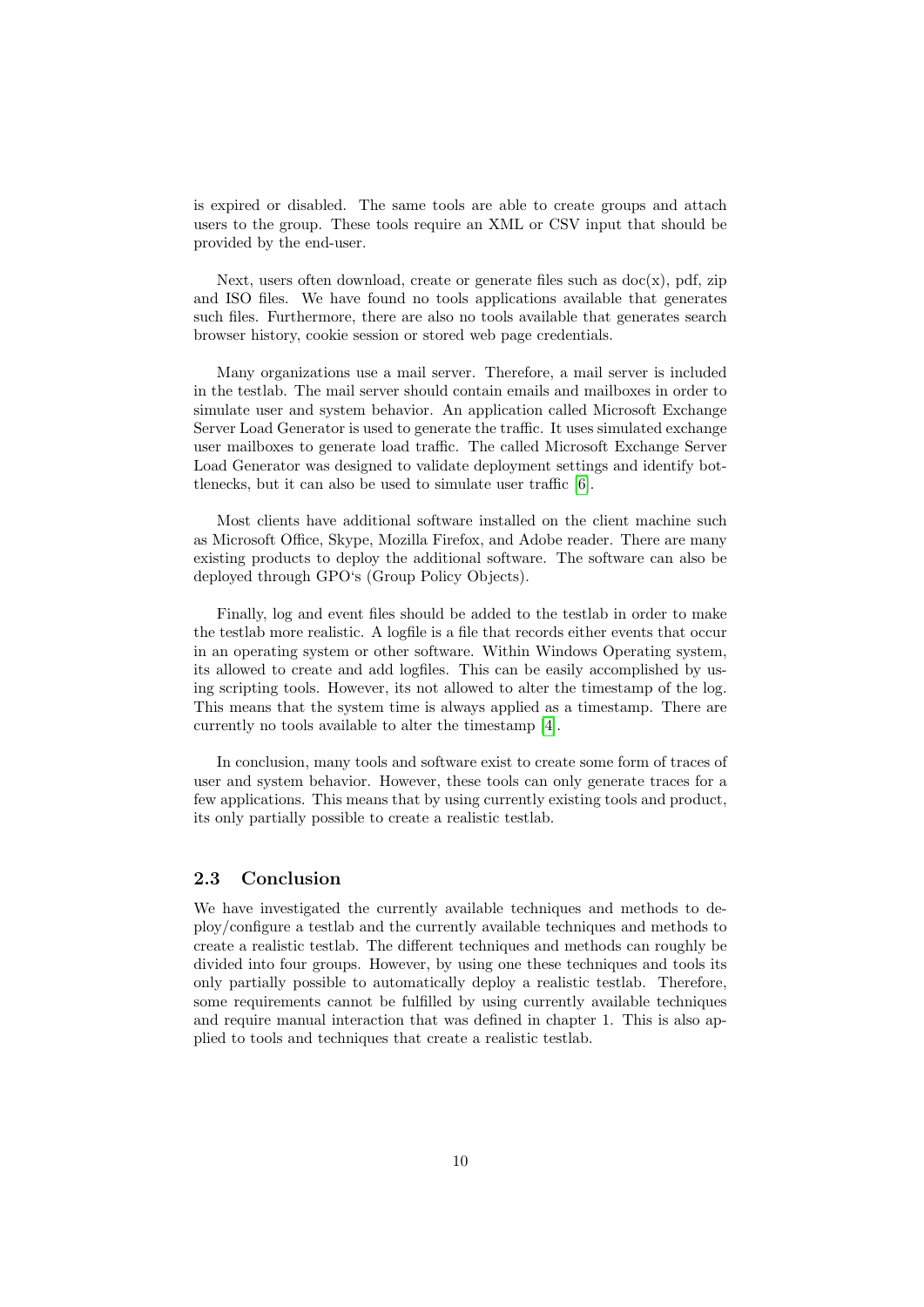# <span id="page-11-0"></span>3 New Windows testlab deployment model

Considering the proposed models and techniques in chapter 2.1 and 2.2 a new model for lab deployment is needed in order to create an efficient lab deployment tool. This new model will be built with the intention of creating a tool that automates a fast and easy rollout of a realistic Windows test environment with minimal user interaction. This model will use a combination of existing techniques, functions in virtualization, and automation of Windows systems. The model will be defined as an abstract method of creating a tool to do lab deployment.

In order to test the new model, we will create a prototype of the model. This prototype will be used to benchmark the performance of the model. Furthermore, we are able to compare our model with other existing deployment tools and determine whether or not this model is viable and how it performs compared to other solutions.

## <span id="page-11-1"></span>3.1 Model specification

We have divided our model into 8 phases. We have defined these 8 phases based on the distinct techniques and functions each phase has. Each phase will have an independent input and output. Therefore, the model is capable of dynamically adding and removing phases. The phases are defined as followed:

- 1. Lab definition
- 2. Deployment of server and OS installation.
- 3. Server provisioning.
- 4. Software installation and configuration on servers.
- 5. Deployment of clients and OS installation.
- 6. Client provisioning.
- 7. Software installation on clients.
- 8. Log file and user behavior emulation.

The model will be specified to adhere to a set of rules. First of all, the model should be able to deploy a testlab as defined in chapter 1.2. Moreover, the model should also be extensible to add different operating systems if needed. Therefore, the phases that divide the testlab should be as independent as possible. For example, if router support is needed within the testlab, it should be able to define and create extra phases in the model that add an extra router.

The lab will be deployed in a virtualized environment. This is done by a hypervisor. An hypervisor is a software architecture that allows administrators to create virtualized machines. This setup has a few advantages. First of all, the hypervisor is able to run scripts that deploy and configure Virtual Machines. Secondly, the images can be transferred within the file system. Therefore, no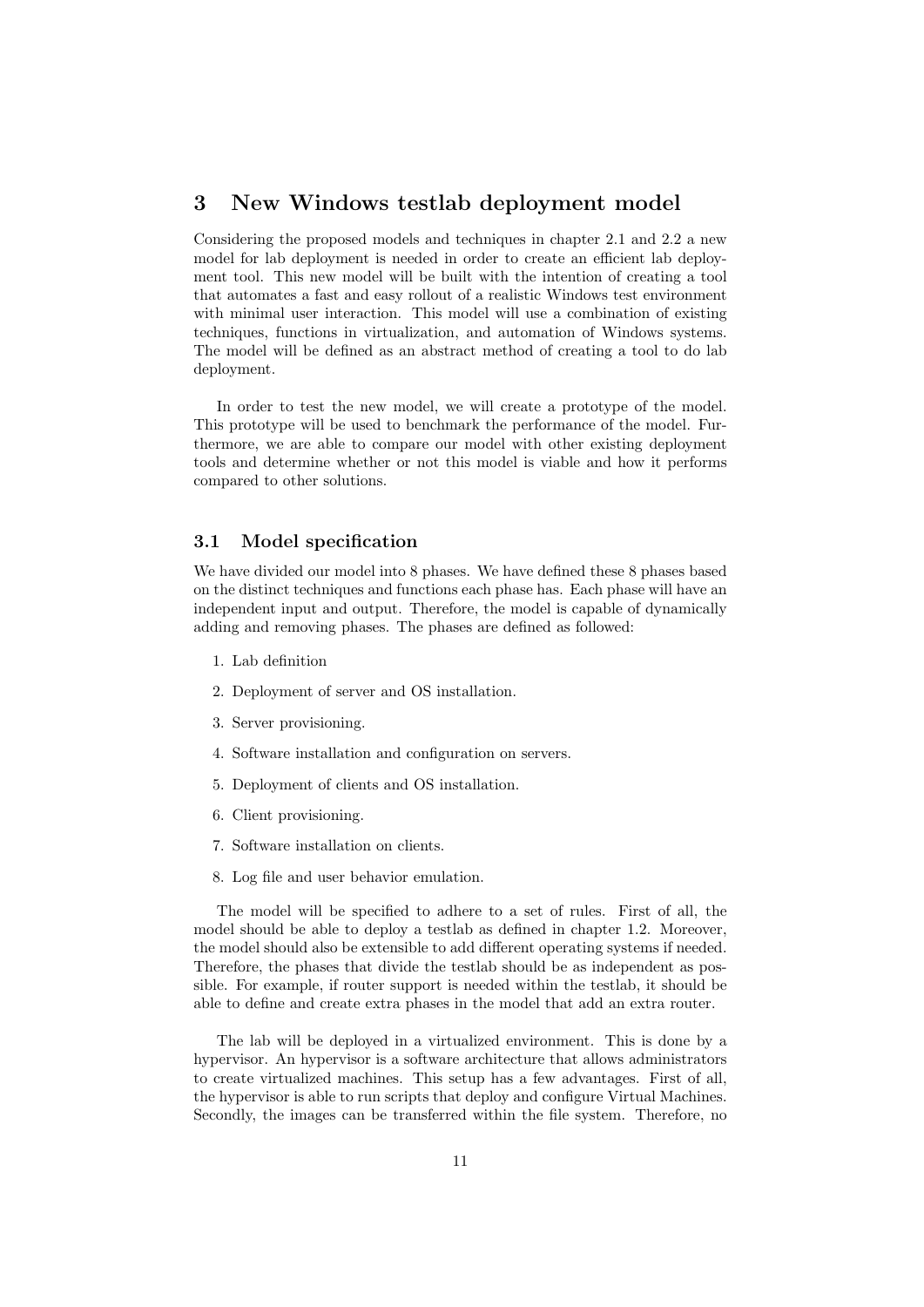network is required. Thirdly, the codes and commands are being send over the virtual network. This means that any packet loss is limited to a minimum.

#### <span id="page-12-0"></span>3.1.1 Phase 1: lab definition

Before lab deployment can start the lab should first be defined. The specific language of storing the lab information shouldn't be important. It could be for example stored in XML, SQL, or CSV. The lab definition will require a name so it can be found and the lab configuration can be read by the different phases. This will reduce the amount of information required to transfer between phases and thus increase independence.

A subnet is required in order to allow connectivity between systems in the lab. In order to ensure that no IP range conflicts arise, we propose the use of a 10.0.x.0/24 network. This allows a single machine to deploy 255 labs of up to 253 machines, allowing a theoretic possibility of 64515 machines across all labs. Finally, domains and sub-domains for the Active Directory scheme configuration should be also defined in the lab definition.

In this phase, the system specifications can be defined for the virtual machine, such as Hard-drive size, RAM Memory, CPU cores, Operating system, and other machine specifications. At the very least we propose that operating systems and programs to be installed should be defined for each machine.

#### <span id="page-12-1"></span>3.1.2 Phase 2: Deployment of server and OS installation

In order to deploy Windows images differencing disks will be used. This means that for each image to would be used to deploy a server, a *golden image* will be created. Furthermore, for every Virtual Machine, a new disk will be created and attached to one of the golden images. The images have a parent-child relation where all the changes and modification related to the golden disk will be written to the differential disk [\[8\]](#page-30-7). The architecture used by differencing disks is shown in figure [1.](#page-13-1) Differencing disks can increase manageability, due to the fact that the Virtual Machines share a similar configuration, and can dramatically reduce the amount of disk space required on the Hypervisor. It is imperative that the parent image remains read-only since every image will be based on this parent image.

Windows operating system installations include many unique elements per installation. Since the differencing disk will include these unique elements each child disk will also contain these. However, this would create conflict where unique elements would be the same across all children of a *golden image*. Therefore these identifiers need to be generalized for every child disk. The tool Sysprep can be used in order to generalize unique elements in an Operating System. Sysprep seeks to solve these issues by generating new computer names, unique SIDs, and custom driver cache databases during the Sysprep process. Sysprep is used in the final step to make a golden disk. Before the system will shut down, the tool Sysprep is run on the system and will automatically shut down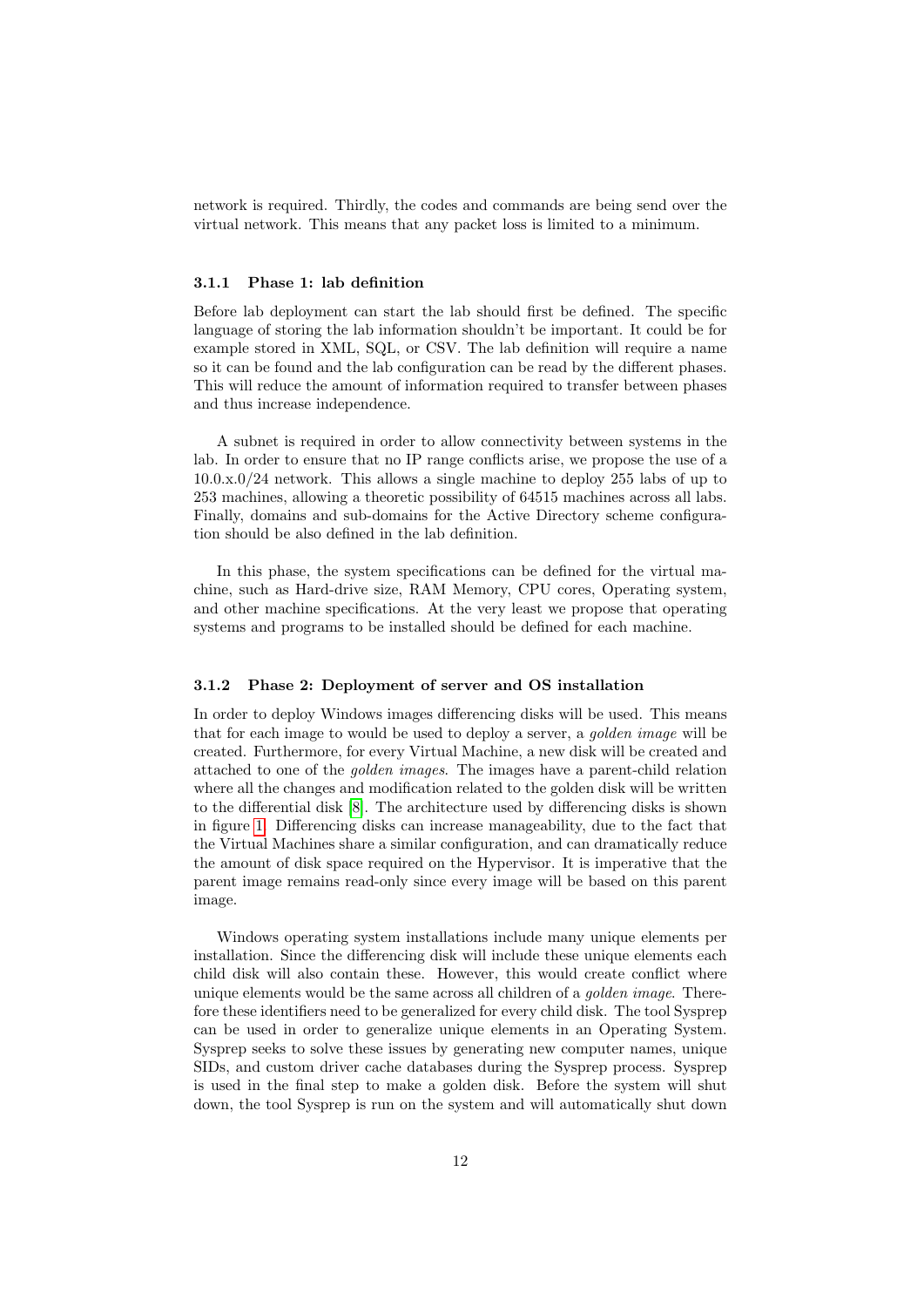

<span id="page-13-1"></span>Figure 1: Overview of the differencing disks architecture

the computer system. When a differential disk is attached to the golden disk and the system has been turned on, the Sysprep tool automatically performs the final step to generalize unique elements.

By using differencing disks in addition to Sysprep *golden images* each lab machine uses minimal disk space by using (the same) base images. From here it can be populated by adding programs and other settings This method of deployment has a couple of advantages.

First and foremost it allows a high level of automation. The golden images can be automatically prepared and Sysprep for later deployment. A unattend.xml file can be attached during the Sysprep setup. The *unattend.xml* file is used to automate Windows installation, but can also be used to perform the final steps of Sysprep. Within the *unattend.xml* file, it is possible to define parameters for the system such as time zones, default password, and activation keys.

Another valuable advantage of this method is that it is able to maintain an automated library of Windows images with old updates. By automating Sysprep and Windows updates, it is possible to automatically update an image and Sysprep the golden image again. This updated image can then be stored in a library.

#### <span id="page-13-0"></span>3.1.3 Phase 3: Server provisioning

After the *golden images* are deployed, the servers will be provisioned. In order to connect the server to the network the server will get a static IP address in a 10.0.x.0/24 range where 10.0.x.1 will be the IP address of the virtual switch on the hypervisor. Through this network interface, the hypervisor can access the lab environment and issue commands. Without any setup or configuration, a server will always get an IP address from the 'Automatic Private IP Addressing' (APIPA) range [\[2\]](#page-30-5). This IP range is automatically given to windows systems when the system can not find a DHCP server to retrieve an IP address from. The network interface on the hypervisor has both a 10.0.x.1 address and a 169.254.x.1 address on the same interface. Therefore, the hypervisor is able to contact the servers with a APIPA address and a  $10.0 \times 0/24$  address. When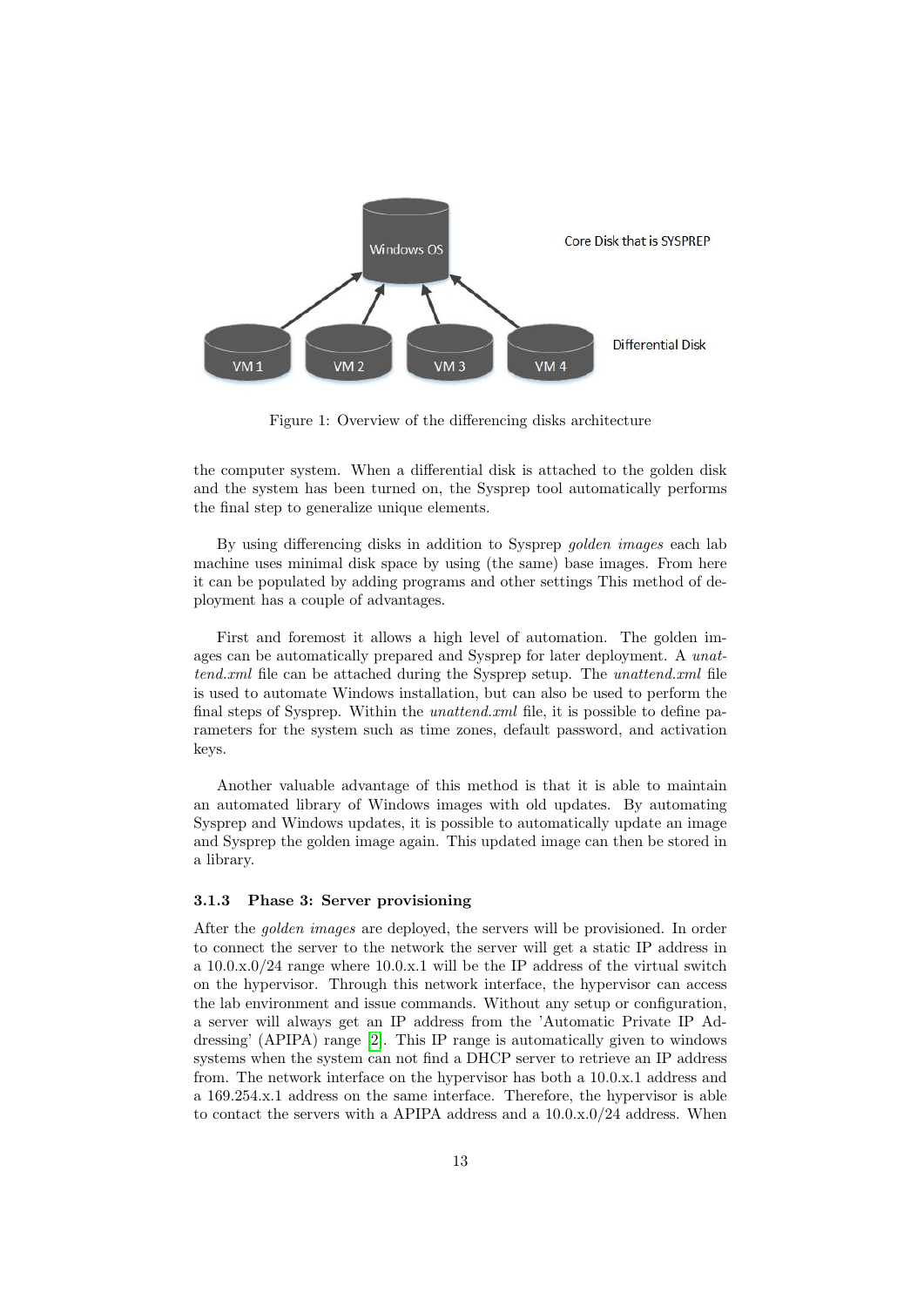the connection is established, the hypervisor sends a command to the server to change its IP address, computer name, and local admin password. The x in the IP addresses are defined in the lab configuration in Phase 1.

#### <span id="page-14-0"></span>3.1.4 Phase 4: Software installation and configuration of servers

With the servers provisioned and updated, software can now be installed on the server. Since software can depend on other software the order of installation can be defined. The model will simply install a program from the defined list in phase 1 in sequential order. Installers like EXE and MSI files can be transferred to the machine then run with specific arguments, ISO and IMG files can be mounted to the VM and then run. The model allows for all types of installation formats to be used.

#### <span id="page-14-1"></span>3.1.5 Phase 5: Deployment of client and OS installation

Client deployment is very similar to server deployment. It can be started at the same time as the server deployment but will have to wait with continuing to phase 6 until the Domain Controllers are configured. The clients, just like the servers are deployed from differencing disks. The considerations and advantages mentioned in phase 2 also apply to the client deployment.

#### <span id="page-14-2"></span>3.1.6 Phase 6: Client provisioning

Clients are given IP addresses through DHCP. One of the Virtual Machines runs a DHCP service. The clients systems will get a dynamic IP address from the DHCP server. The DHCP server can be polled to retrieve the total amount of addresses leased. Once the number of leased addresses equals the number of clients on the system, the installation is done. Next, the hostname, DNS server, and local password are configured. After that, the clients reboot and are joined to a domain.

#### <span id="page-14-3"></span>3.1.7 Phase 7: Software installation on client

Software installation on the clients is done by copying the installer files to the client and then running it with Administrator privilege. By using this technique, it is also possible to install older software. In phase 1 different versions of software can be defined for different clients. A database which holds the different versions of the software can be contacted and provide the client with the preferred version of the software. This database should also contain arguments needed to perform a quiet installation of the software.

#### <span id="page-14-4"></span>3.1.8 Phase 8: Log file and user behavior emulation

The final phase generates log files and creates a realistic test environment. On both server and clients, events will be created that create log files. Windows log files are hard to alter since they are under constant use by the logger service and thus immutable while Windows is running by any process except by the logger service itself. Some software is available that injects malicious code into the event logger service which allows the user to alter or remove windows log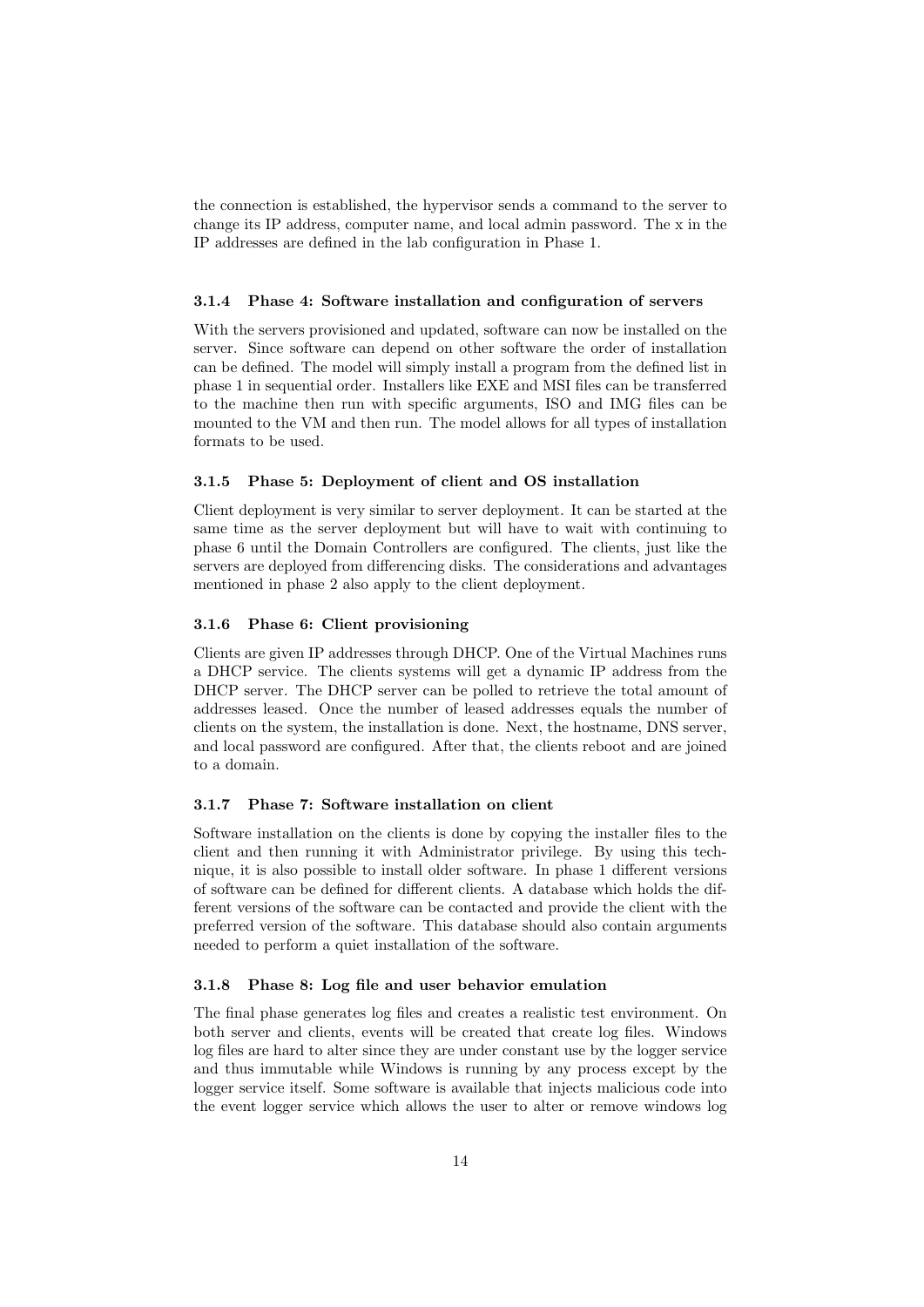events [\[10\]](#page-30-8). This software works only on Windows 2000, and no known software is currently available that allows the mutation of Windows log events.



<span id="page-15-0"></span>Figure 2: Overview of log emulation

In order to simulate logs of many years of use, we propose altering the time and creating events between time alterations. By using the domain controller servers as time synchronization servers the time of clients and servers can be altered and then create events after that time change. We propose the use of a separate running script on each client that polls the server every  $N$  seconds. Between these seconds, the clients can generate events that are logged. For example, client programs can be started or server services can be stopped and started. Furthermore, due to the fact that every machine is virtualized external events like power offs can be virtualized.

Using this model, the hypervisor will send events to the domain controllers where they will jump a random number of minutes in a certain range and then create events. In parallel, the client will be polling the servers for the "current" time and create events. This allows the model to speed up log creation and create log files for years over a couple of nights depending on the acceleration of the time. An overview of this model is detailed in figure [2](#page-15-0)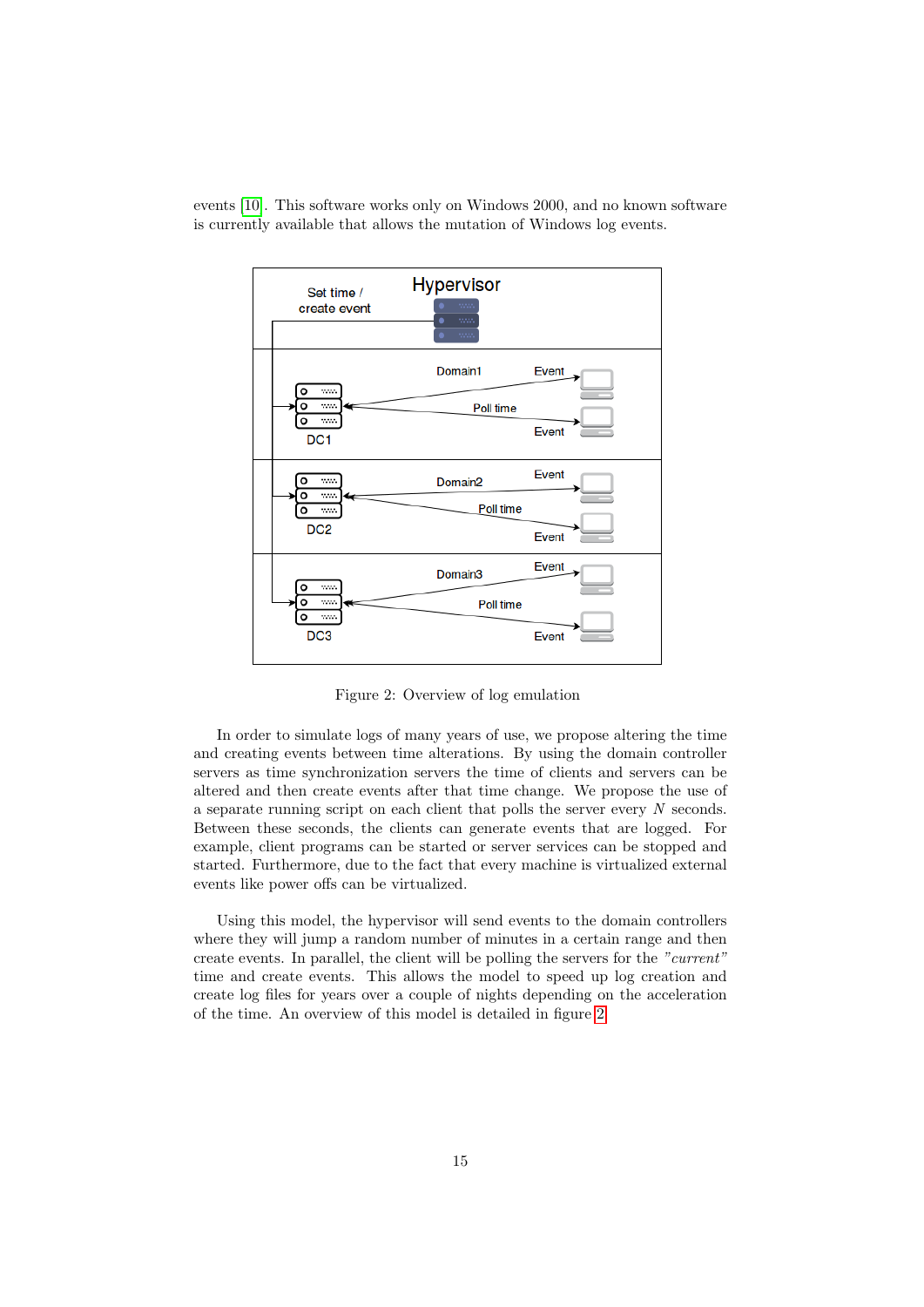#### <span id="page-16-0"></span>3.1.9 Final model

Using the model in the eight phases proposed above, we can roll out a test lab with minimal user interaction in an efficient way. Since this model is specifically designed for testlab deployment, it is more efficient than current deployment services and in theory should be faster and less work intensive to build. A final overview of the workflow of the phases is shown in figure [3](#page-16-1)



<span id="page-16-1"></span>Figure 3: Overview of the 7 phases of testlab deployment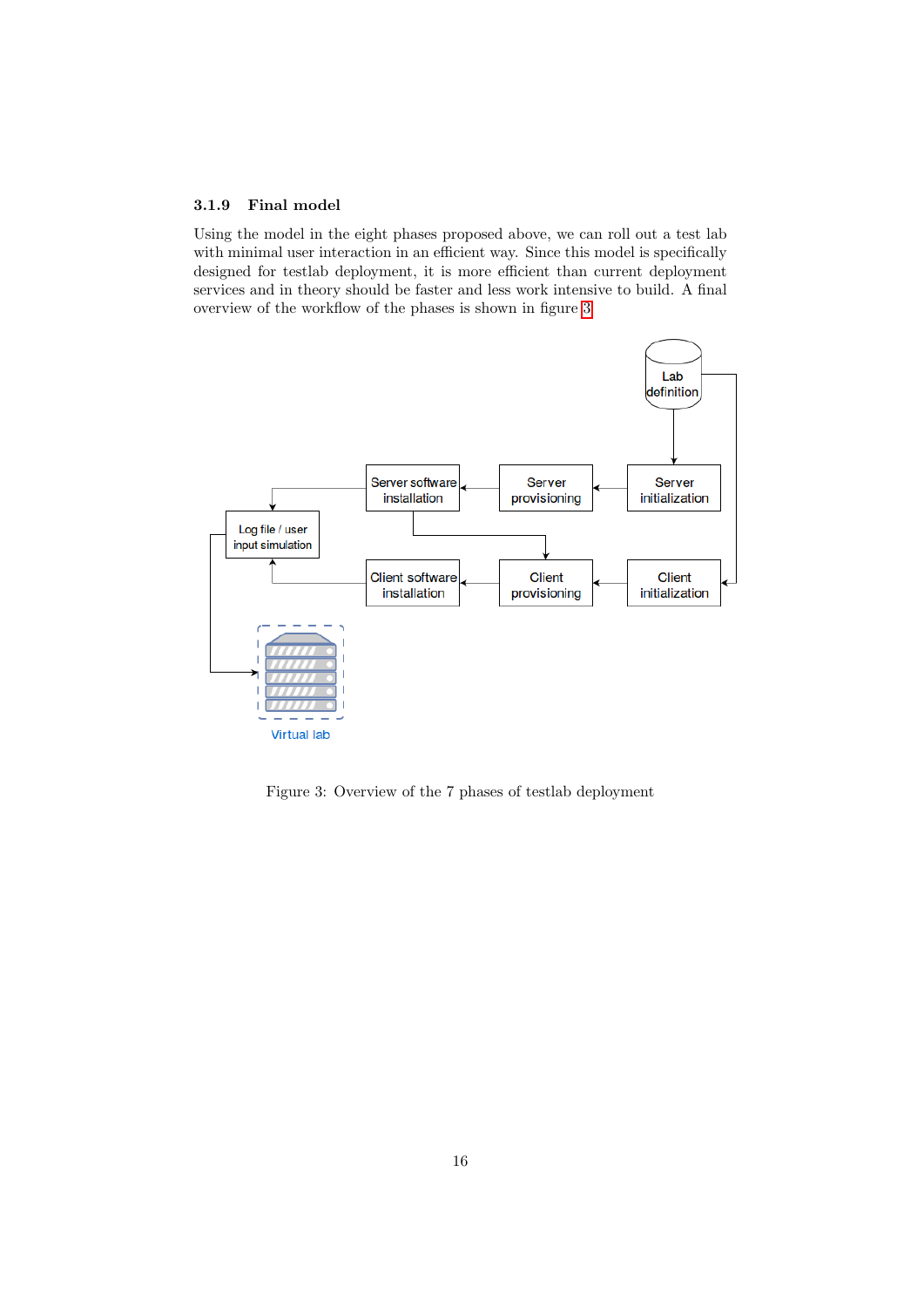## <span id="page-17-0"></span>3.2 Prototyping the model

In the previous paragraph, a model was defined that deploys a zero-touch testlab. In order to verify the model we have created a prototype which is described in the next paragraph. The complete source code of the prototype is located in appendix A.

#### <span id="page-17-1"></span>3.2.1 Prototype resource specification

The prototype will be build and tested on a server with the following specification:

- Intel(R)  $Xeon(R)$  CPU E3-1240L v5 @ 2.10GHz 4 cores
- 16GB RAM
- 100GB disk
- Windows server 2012R2 OS

#### <span id="page-17-2"></span>3.2.2 Underlying architecture

The prototype is built on a Windows machine using Hyper-V as an hypervisor. Since the prototype is built on a Windows machine, we use the native windows scripting language Powershell. By using build-in Powershell functions, we can perform all the required functions of phase 2, 3, 4, and 5. Powershell is also capable of sending commands to a remote Windows machine. PowerShell Remoting allows a computer system to run individual PowerShell commands or access full PowerShell sessions on remote Windows systems. It is similar to SSH for accessing remote terminals on other operating systems. Another interesting consideration is the extensibility that Powershell offers. We want to develop a prototype that supports Windows Operating Systems, but it should also be extensible enough to support other operating systems like Linux or Mac. Powershell has been open sourced in 2016 and Microsoft is actively developing Linux and MAC support for Powershell. [\[12\]](#page-30-9) These considerations make Powershell the obvious choice for the prototype.

Powershell also supports a feature that directly installs Windows features. all the features that have to be installed can be added to an XML file. These XML files are transferred to the server and then read and executed. Instead of installing features by using XML files, it is also possible to install features by using DVD drive. Virtual Machine techniques enable a Virtual Machine to create a virtual drive on which the DVD drive can be mounted on.

#### <span id="page-17-3"></span>3.2.3 Prototype build

The prototype uses a variety of PowerShell scripts to do the lab deployment. Several components need to be present in order to deploy the testlab. The lab definition is stored in an XML file containing the name of the lab, IP range and (sub)domain names. Each lab machine has a list of programs, a parent disk, and a domain name. A library of images also has to be available to use the system. When the prototype is installed on a new machine, the library will have to be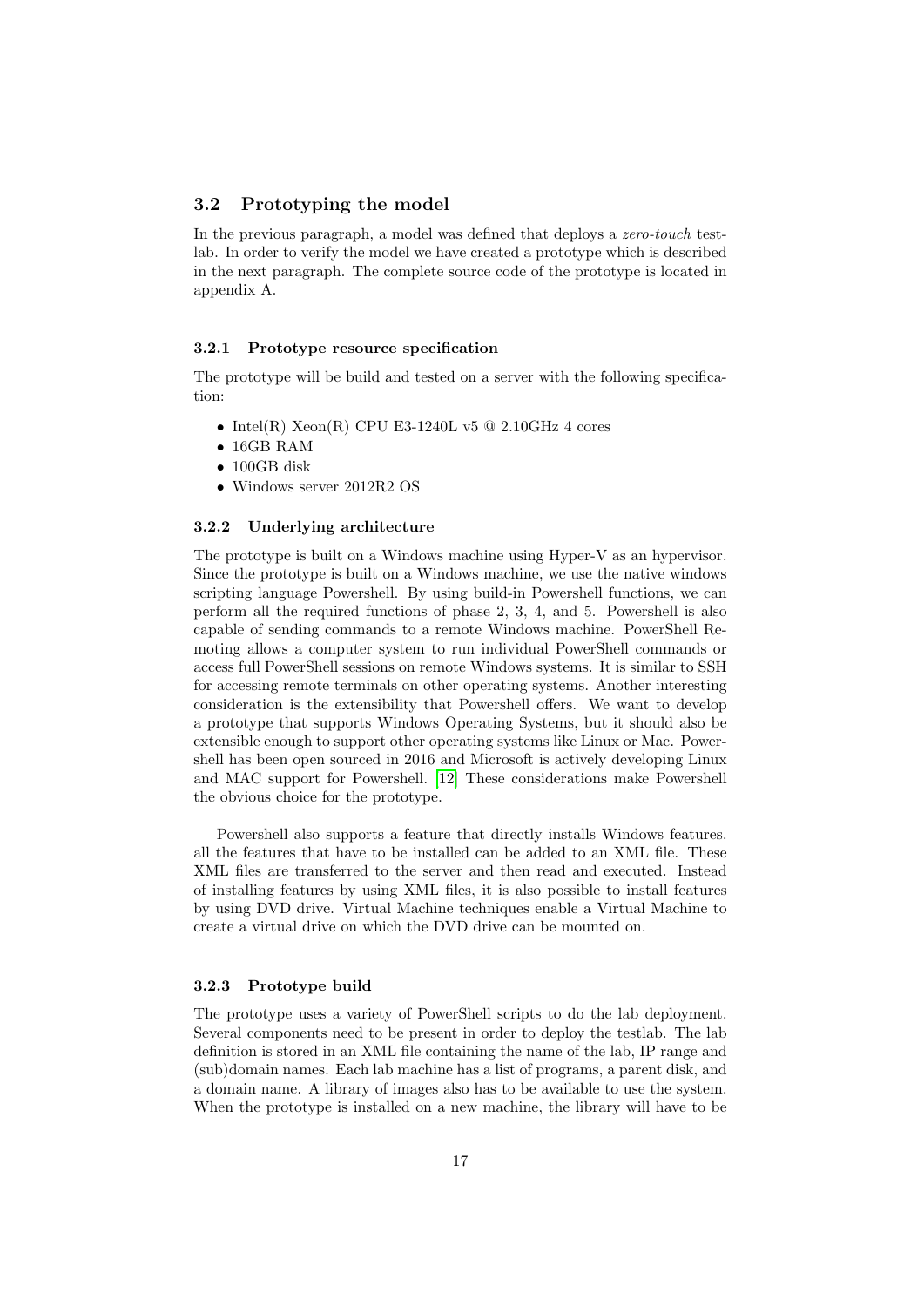built manually at first. As discussed in chapter 3.1.2, the image library can be automated to a certain extent.

It is possible to automate the entire process of Windows updates. Therefore, it is possible to keep the images up to date with the newest patches. This method relies on a 3 step process shown in figure [4.](#page-18-0) First, the golden image is added to a Virtual Machine and started. This Virtual Machine will have a static IP and access to the outside world. When the Virtual Machine is booted up, Windows updates will be started remotely. Once done, the machine will be completely up to date and powered down. Now the VHD file is copied to a staging area where it will be added to a new VM. In this staging area it will be booted up, be given a *unattend.xml* file and then Sysprep is run. After the Sysprep is done, the image will be given a date when it was imaged and added to the library of images. Using this technique updating the images can be done automatically without needing other software or manually downloading the updates. This task can be scheduled and manually run when needed to keep images up to date.



<span id="page-18-0"></span>Figure 4: Automated windows updates overview with a windows 7 image

When starting the prototype, the file *create\_lab.ps1* is called. This script only requires two inputs to do the entire lab deployment. A lab name, which it uses to find the corresponding lab entry in the *labs\_config.xml* file and a password, which has to be provided by the user. This script will be the central script that calls other scripts in sequence. It calls the *init\_servers.ps1* scripts to perform phase 1 and 2 of the deployment model. Once it finishes deployment it starts Domain Controller installation.

When the servers finish the installation of domain controllers, is starts the script *install\_dc.ps1*. According to the lab specification in chapter 2.1, the testlab contains multiple Domain Controllers located in 3 different domains that exist in the same forest. Domain controllers can be installed through Power-Shell. All the mandatory parameters for promoting a Domain Controller can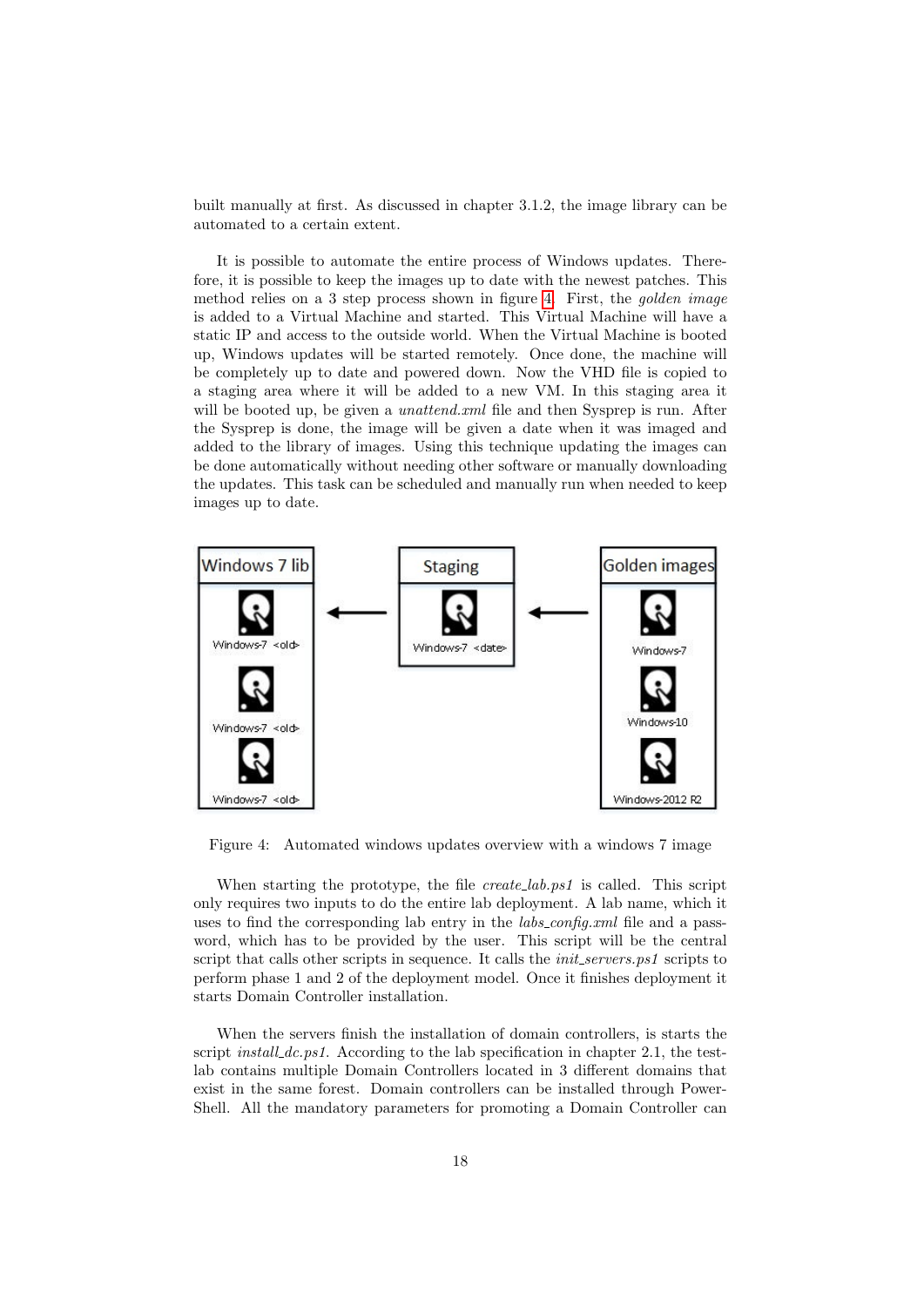be included in the script. However, when all the Domain Controllers are being configured, replication errors may occur. In order to solve these issues, the replication time has to be altered. Moreover, some waiting timers have to be included in the script to successfully configure a Domain Controller. Finally, its also possible to create and define Microsoft Active Directory Sites. This can also be accomplished through Powershell. [\[3\]](#page-30-10). After the Domain Controllers are installed, users are added based on the *users.csv* file. Meanwhile, the clients are initialized with the *init-client.ps1* script during the installation and configuration of the Domain Controllers.

In order to support some form of mail in the Testlab, Microsoft Exchange is used. Unlike all the other features mentioned above, Exchange server cant be installed with the Server Manager deployment cmdlets. Invoking the installer with arguments is also not possible because of sandboxing issues with remote Powershell calls. Therefore, we use the *schtasks.exe*, a task scheduling application, to break out of the sandbox and install Exchange. Next the script install features.ps1 is called. This installs standard Windows features like DNS, DHCP, and IIS through the install-windowsfeature cmdlet.



<span id="page-19-0"></span>Figure 5: The prototype workflow

Now that the servers are completely installed, the clients can be provisioned. The Hypervisor polls the DHCP server on current leases and unblocks after all clients have leases. It then provisions the clients by adding domains, computer names and local admin passwords. After provisioning, the script install programs.ps1 is run. This fetches the programs and program versions listed in the *labs\_config.xml* file. In the *programs.xml* file, the programs, versions, extensions, and other arguments that are required to silently install software are called. The installers are transferred from the Hypervisor to the client machine and then run with the corresponding arguments.

As explained earlier in this report, it is possible to create log files with PowerShell. However, it is not possible to change or alter the timestamp of log entries. When a log event is created, it uses the current system time as the timestamp. Therefore, by altering the current system time, it is possible to use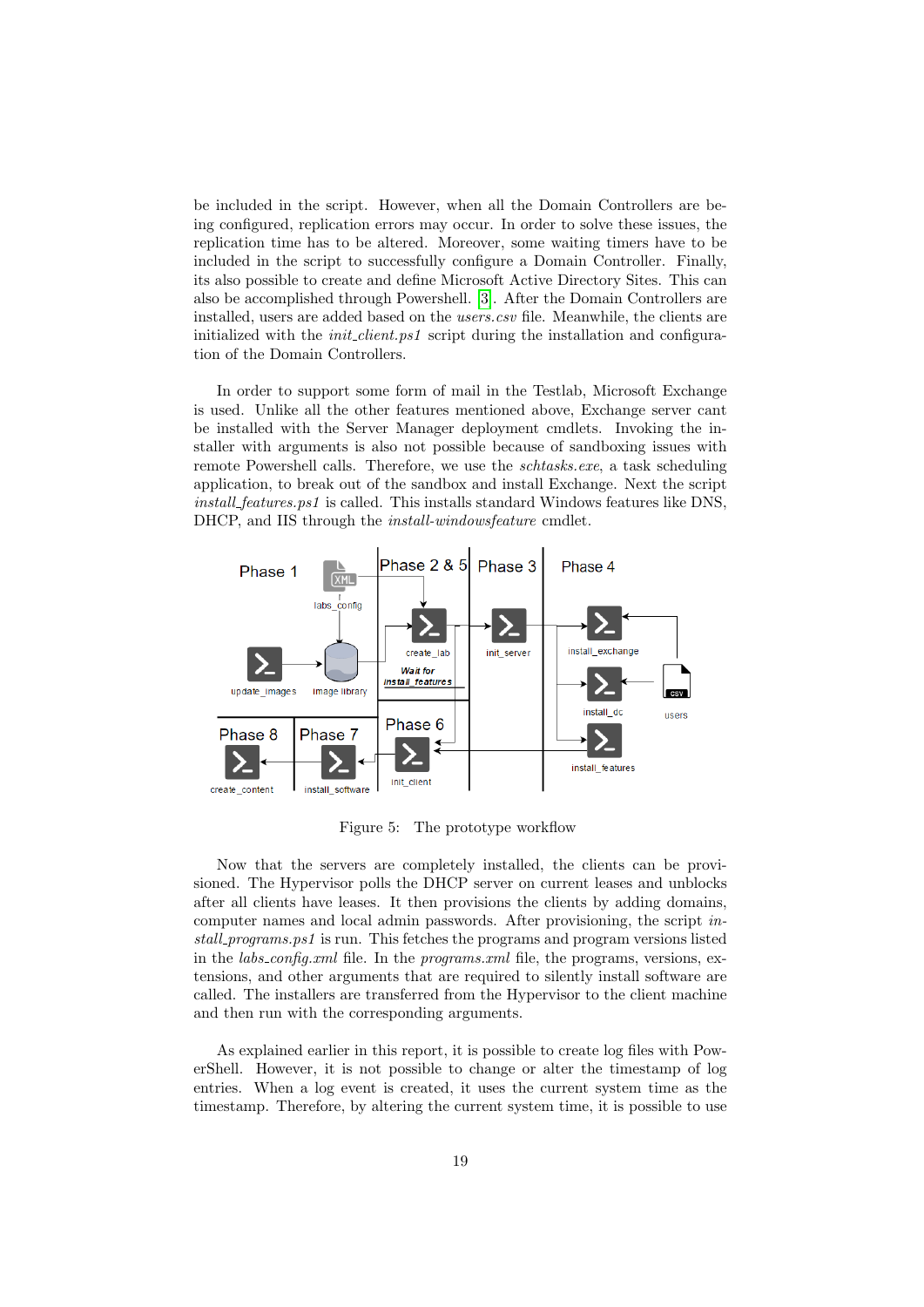a different timestamp. As explained in chapter 3.1.8 we can leverage the Domain Controllers to do the time manipulation. We offload scripts to the clients, these scripts both poll the Domain Controllers every 5 seconds and generate events for log files. From the Hypervisor, we call the Domain Controllers to jump a certain amount of minutes in lockstep and generate events on the servers.

Beside logfile generation, we use a script with a small dictionary to generate user files, folders, and content using random names and file extensions. Finally, emails with random content are sent by using Exchange command line functions.

## <span id="page-20-0"></span>3.3 Conclusion

In order to verify the proposed model, we have created a prototype that automates a fast and easy rollout of a realistic Windows test environment with minimal user interaction. This solution uses a different kind of techniques and methods compared to the existing ones. The prototype proves the viability of our proposed deployment model that was defined in chapter 3.1. The complete overview of resources and scripts that were used in the prototype can be seen in figure [5](#page-19-0) The results of the experiment in the next chapter.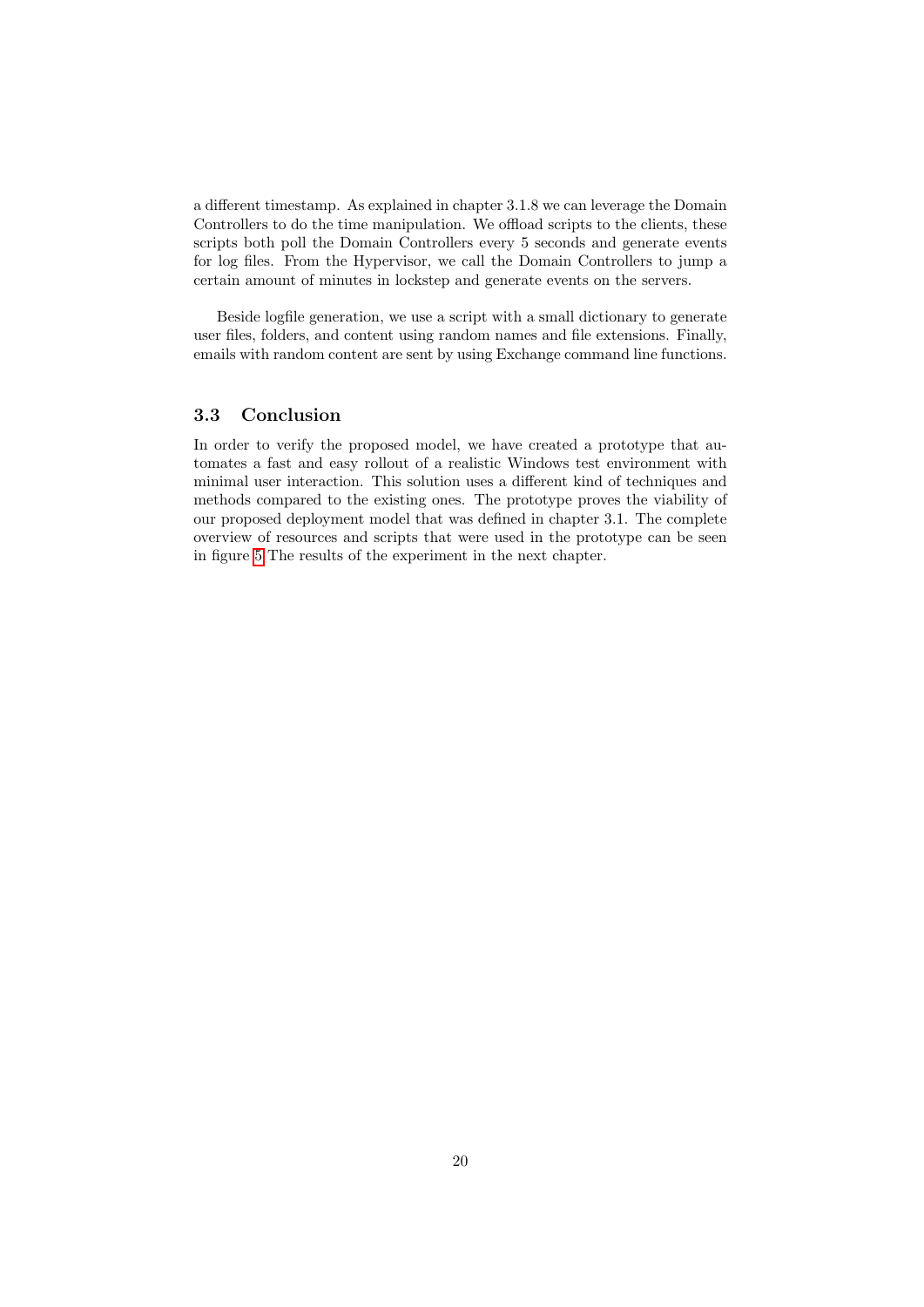# <span id="page-21-0"></span>4 Results and Comparison

In this paragraph, we will evaluate the findings and results of the experiment. Next, we will compare the results with already existing tools, methods, and products. Finally, we discuss the results.

## <span id="page-21-1"></span>4.1 Findings and evaluation

It is possible to automatically deploy a realistic testlab with the techniques and methods that were described in the previous paragraph. However, not every technique or method worked as it should be. Below are the findings and results of the experiment displayed:

- 1. It is possible to automatically deploy a realistic testlab.
- 2. Powershell was designed for maintenance and not for configuration management. Therefore, not all installation or configuration parameters can be defined in Powershell.
- 3. Microsoft Exchange has no function for remote installation. In order to install Exchange the remote Powershell environment has to be broken out of.
- 4. Within Windows operating systems, user are not able to alter timestamps in logfiles and other system- or user traces.
- 5. The average installation time is approximately 5.5 hours for 8 virtual machines.
- 6. To deploy a basic testlab consists of 8 servers and 3 clients machines, the total disk usage is approximately less than 200 GB.
- 7. We have found no other way to force the replication between Domain Controllers lower than 15 minutes.

After conducting the experiment many times it was apparent that Microsoft Exchange server crashes often or does not completely install the Exchange application. Many error handling techniques had to be included in the deployment script in order to install the Exchange server.

The Domain Controllers can be installed without a problem. However, a sophisticated script is required to create a domain and join a forest. One of the most important part of the script that configures the domain Controllers, it that a waiting timer of 15 minutes has to be included in the script. Otherwise, replication errors will occur when an extra Domain Controller will join the Forest.

Traces of user and system behavior can be accomplished by installing additional software, creating users/groups/Organization Units/mailboxes, creating Shares, file servers, and create user file and mails. Log files can be generated by time synchronizing with domain controllers. However, it is apparent that not all user actions can be emulated within the model. Some standard user behavior like a desktop logins can not be done with scripting. Time synchronisations are also stored in the log files creating entries that should not be there. Therefore, we conclude that the creation of log files is still lacking and can not be done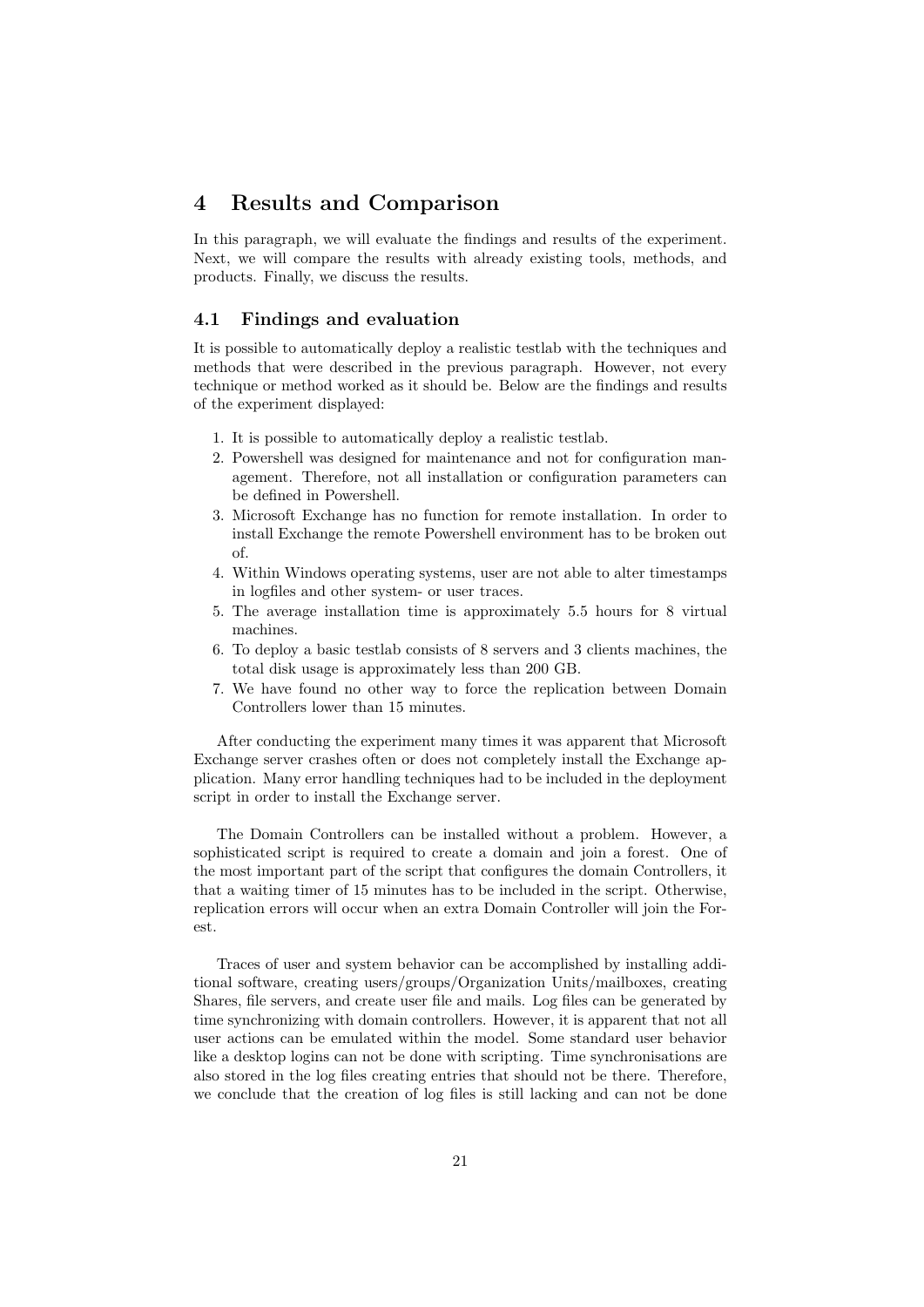until a method is found that allows users to alter log events.

Finally, the required user input is minimal to deploy the testlab. Before a testlab can be created, a CSV file has to be completed with user account and groups names. All the account, organization names and groups that are defined in the CSV file will be created in the user database. After that, an XML file has to be completed with parameters for the servers. Finally, the PowerShell script can be executed

## <span id="page-22-0"></span>4.2 Comparison between already existing products and our prototype

In this paragraph, we compare the results with the already existing products. First, we compare the results with configuration management tools. Secondly, we compare the results with Image deployment software.Thirdly we compare the results with the virtual snapshots method and finally with Cloud Templates.

When comparing configuration management tools with our prototype, it's clear that our solution can configure more parameters than the configuration management tools. For example, configuration management tools can only do basic domain controller installation and configuration but not some of the more complex configuration tasks like replication time. However, our prototype is capable of completely configuring Domain Controller and joining the Active Directory Forest.

The automation, flexibility and extensibility of the proposed model makes it a better choice then existing deployment methods listed in chapter 2. In comparison to traditional Windows deployment tools like WDS it requires no existing AD, DHCP and DNS server to do the deployment. Furthermore traditional deployment tools will create a new complete disk for every VM instead of a differentiating disk. This means 20GB extra disk space per disk, which will quickly be noticeable when deploying labs as demonstrated in figure [6.](#page-23-1) Furthermore, these tools will push entire images over the virtual switch to the virtual machines creating a bottleneck of transfer speed where differentiating disks use the file system itself for deployment as well as unnecessary overhead.

Another method that can be compared with our method is the use of snapshots. There are two advantages between the snapshot method and our method. First of all, Microsoft strongly recommends to not make use of any virtual machine snapshots within Domain Controllers. Replication problem will occur when only a few Domain Controllers are rolled back through a snapshot. Secondly, there is no efficient way to update software and Operating Systems. Manually updating every virtual machine is the only proper solution to update software and Operating Systems, which require a lot of time.

Another consideration is the flexibility of the deployment. When using snapshots the deployment is essentially locked into a single configuration where all the machines will always have the same state. This in contrast to our model that allows for a much more dynamic deployment of a testlab. The configuration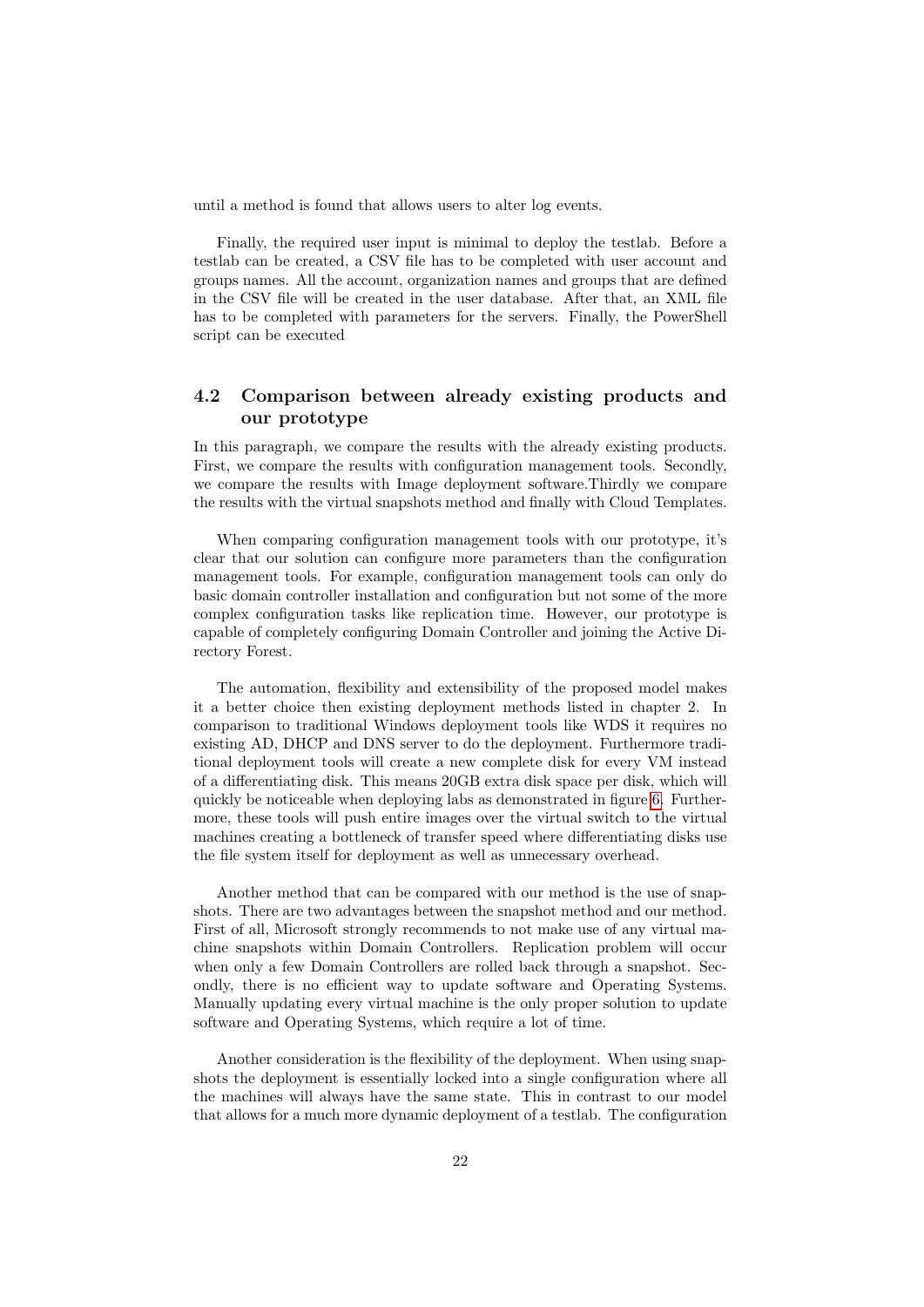

<span id="page-23-1"></span>Figure 6: Disk usage comparison between WDS and Differentiating disks for Windows7 images

can be changed with each deployment and therefore allows for a more flexible deployment. However snapshots do allow for log file generation. Systems could simply be used for a while, or systems could be taken from some production VM and then snapshot. This would mean log files are already generated in the snapshot.

There are some differences between the proposed model and Cloud templates. Cloud templates in general contain Windows images that are easy to deploy and automate. However, these templates are generally updated regularly and therefore do not allow for easy deployment of older images. For security researchers it is sometimes necessary to test on older systems. The proposed model consists of an automated library that contains images which would allow researchers to deploy older images. Furthermore, the pricing list to rent multiple Virtual Machines are very high compared to buying a single server to run a hypervisor on.

#### <span id="page-23-0"></span>4.2.1 Comparison table

In order to outline the difference between our model and the currently existing lab deployment methods we have build a comparison table. There are 8 different features which all the solutions are reflected on. Each feature is explained below:

- 1. Is able to deploy and install computer systems: It should be possible to deploy client systems such as Windows 7, Windows 8 and Windows 10. But also server systems such as Windows Server 2012.
- 2. Is able to configure computer systems: With this feature, it should be possible to configure hostnames, DNS servers, IP-address, and local administrator passwords. Moreover, it should be also possible to configure software.
- 3. Is able to build automatically an Active Directory Forest: Active Directory Forests should be able to be created. Furthermore, it should be possible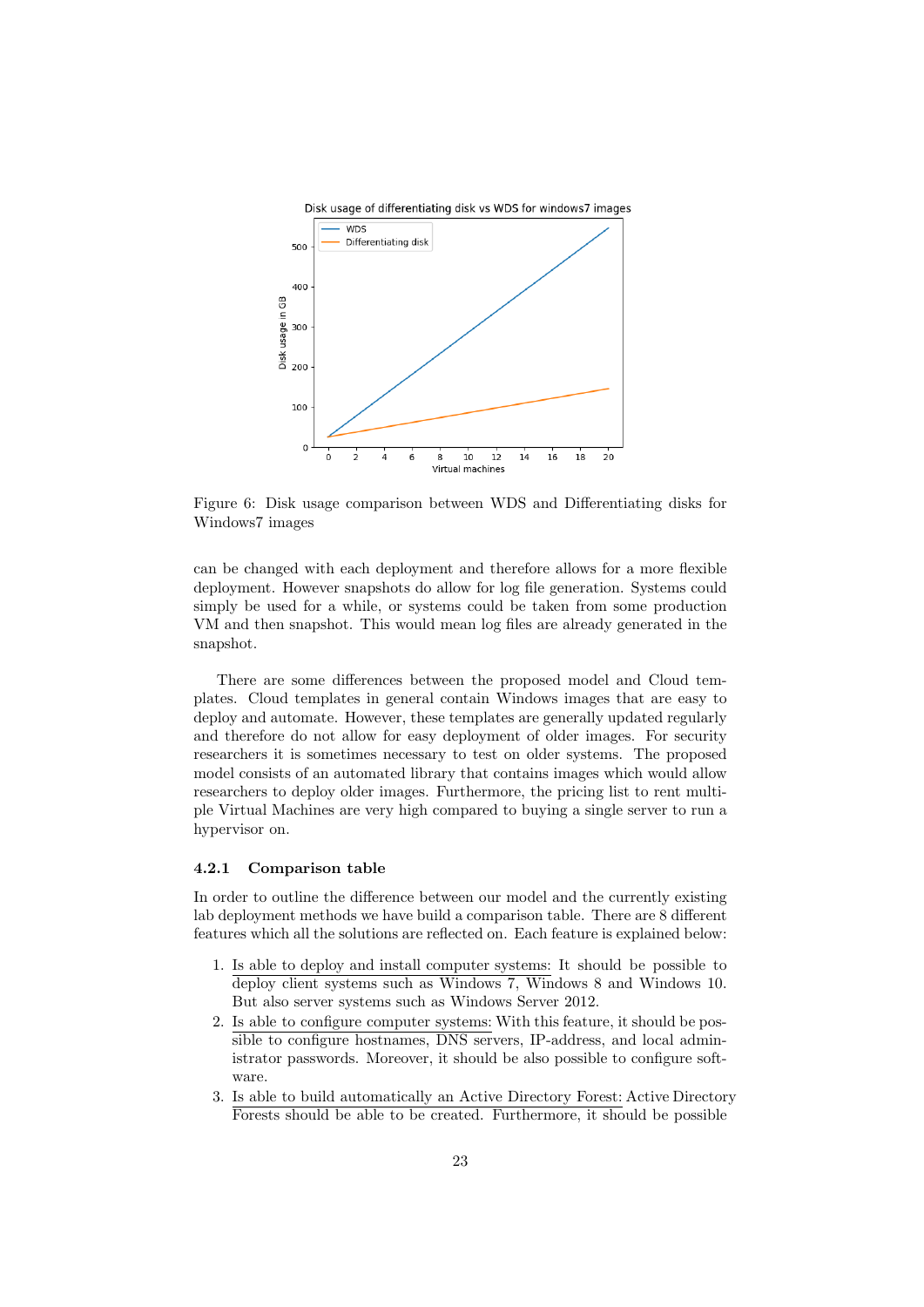to deploy domain Controllers within different domains inside a forest. Finally, it should be possible to alter and create sites and replication schemes for these domains.

- 4. Is able to Automatically update windows servers and clients: The Operating Systems of clients and servers should be automatically updated. This also applies to the software that was installed on the systems.
- 5. Is able to create clients, groups and network shares that are connected to Active Directory. It should be able to create clients and groups. These groups should be allocated to network shares and other groups.
- 6. Only require user interaction at the start of the deployment: One of the requirements that were defined in chapter 1 was that the user input should be as minimum as possible. This feature states that only at the start of the deployment the end user must provide user input to the application or script.
- 7. Possibility to extend the framework to support other Operating Systems. It should be possible to add other operating systems to the testlab or other types of software for the computer systems.
- 8. Definable parameters such as IP-addresses and users: Lab specific configurations like domain Names, hostnames, IP-addresses, groups, and users should be definable before starting the lab deployment.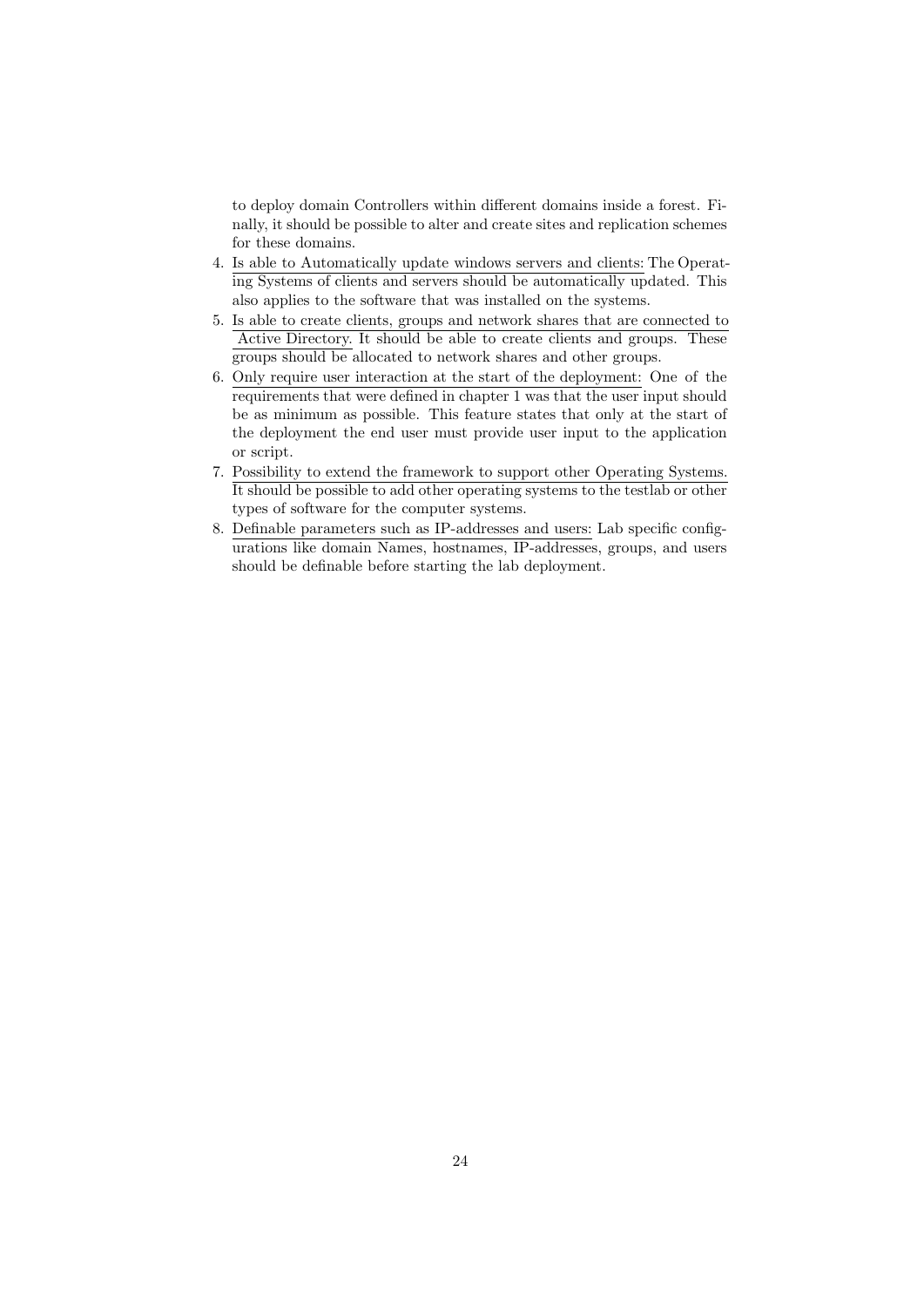|                                                            | CM | WDS | Snapshots | cloud templates | Our model |
|------------------------------------------------------------|----|-----|-----------|-----------------|-----------|
| 1. Deploy and install computer systems                     |    |     |           |                 |           |
| 2. Configure computer systems                              |    |     |           |                 |           |
| 3. Build automatically an Active Directory Forest          |    |     |           |                 |           |
| 4. Automatically update Windows servers and clients        |    |     |           |                 |           |
| 5. Create clients, groups and network-shares that are con- |    |     |           |                 |           |
| nected to Active Directory                                 |    |     |           |                 |           |
| 6. Only require user input at the start of the deployment  |    |     |           |                 |           |
| 7. Possibility to extend the framework to support other    |    |     |           |                 |           |
| <b>Operating Systems</b>                                   |    |     |           |                 |           |
| 8. Definable parameters such as IP-addresses and users     |    |     |           |                 |           |

Table 1: A comparison of all the existing products as well as our model

#### <span id="page-25-0"></span>4.2.2 outcome of the comparison table

Below, we discuss the outcome of every feature of table 1.

- 1. Is able to deploy and install computer systems: Every product is able to deploy a computer system.
- 2. Is able to configure computer systems: The configuration tools, snapshot method, the cloud template method, and our method are able to configure computer systems. Within WDS, it is possible to attach a configuration files. However, these configuration files only configures the host name, time zone, and password of computer systems.
- 3. Is able to build automatically an Active Directory Forest: Only the snapshot method and our method are able to automatically build an Active Directory Forest. However, as described in chapter 2, Microsoft strongly suggest to not use snapshots for domain controllers. The WDS tool and the cloud template are able to install a Domain Controller service but not configure it and create a domain.
- 4. Is able to Automatically update Windows servers and clients: Only our solution is able to automatically update Windows server and clients by using the image library technique as described in chapter 3. The cloud template method automatically update Windows servers but it is not possible to use an older version of Windows.
- 5. Is able to create clients, groups and network shares that are connected to Active Directory. WDS is not able to to create users and groups. Furthermore, the cloud template method is not able to automatically create a connection to network shares.
- 6. Only require user interaction at the start of the deployment: Within configuration management tools, it is possible to define everything in special defined systems catalogs. Within Snapshots, all the configuration has already been done. Therefore, only the roll/back function has to be applied. For the cloud template, it possible to define everything in the templates and upload it to the cloud provider. Finally, within our solution, it is possible to define everything in XML files.
- 7. Possibility to extend the framework to support other Operating Systems. The WDS application is only capable to extend the framework to support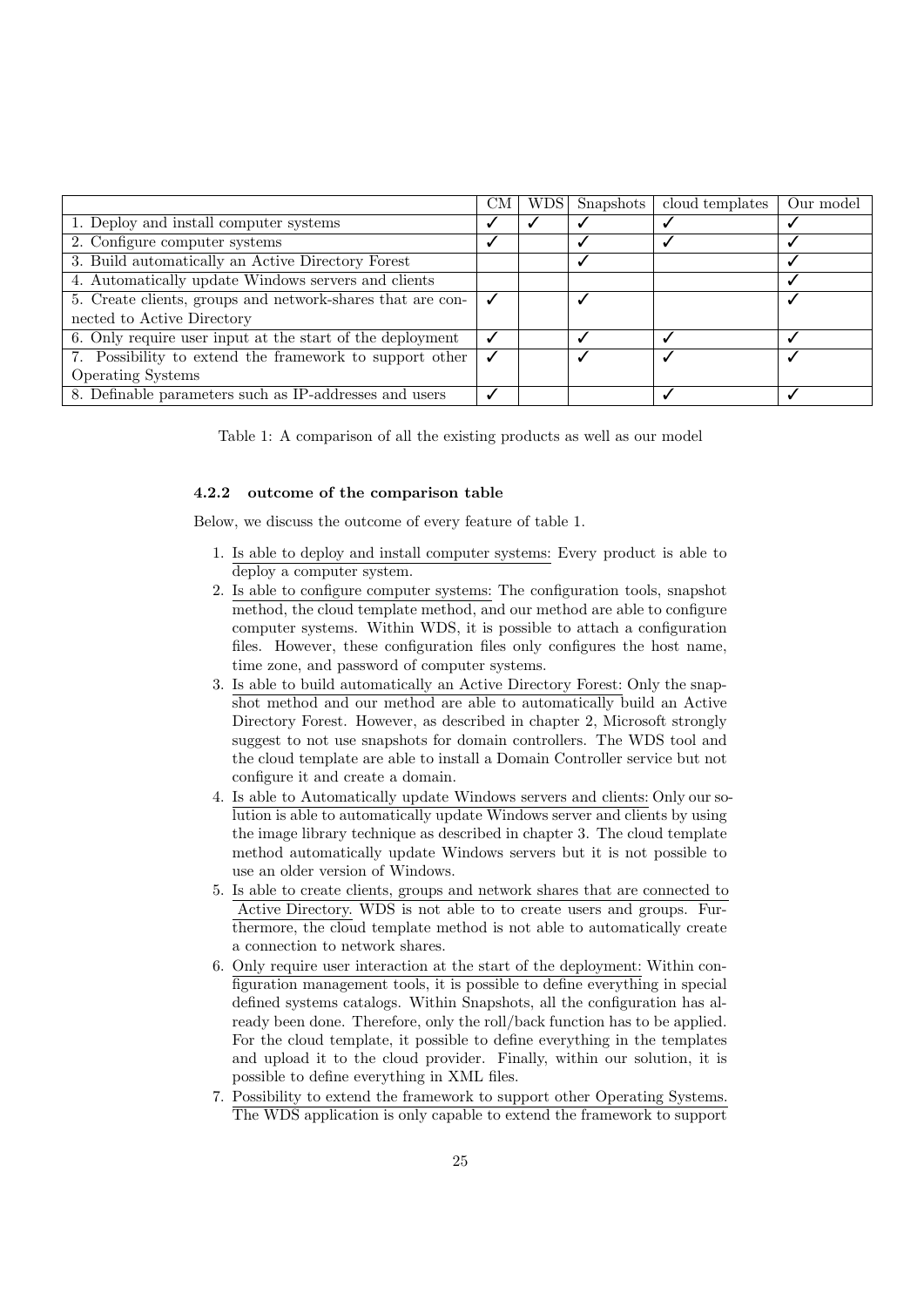Windows Systems. This means that no other vendor can be added to the framework.

8. Definable parameters such as IP-addresses and users: WDS cannot configure computer systems. Therefore, it also not possible to create definable parameters. Snapshots use the parameters that were defined when the testlab was created. Therefore, it also not possible to create definable parameters.

The combination of currently available techniques resulted in a less effective deployment tool compared to our model. A combination of tools would result in more overhead and less efficient lab deployment for a number of reasons. Primarily these tools are specified to do more things then just lab deployment and therefore contain a large set of tools that are unused. Furthermore, because of the way these tools are build to handle many different kinds of deployment they are inefficient when compared to our proposed model. For example, instead of using the file system directly, a combination of tools would push the entire Windows images through the virtual network to the virtual machines increasing overhead. Some other reasons include:

- 1. More parameters can be defined.
- 2. Less user input is required during deployments and installation.
- 3. Possibility to extend the framework to support other Operating Systems.
- 4. Includes the possibility to automatically update images.

#### <span id="page-26-0"></span>4.2.3 Summary

Compared to other techniques, tools, products and methods, our solution is able to automatically deploy a realistic testlab effectively. Where the current techniques, tools, products and methods are only able to partially automatically deploy a realistic testlab. Furthermore, the proposed method in this research is a more efficient way of deploying a realistic testlab compared to a combination of deployment tools.

In comparison with other existing tools and products, our solution can deploy virtual machine more efficiently and can do more sophisticated configuration. Also, the limited amount of user interaction is something that differs our solution with existing tools and products.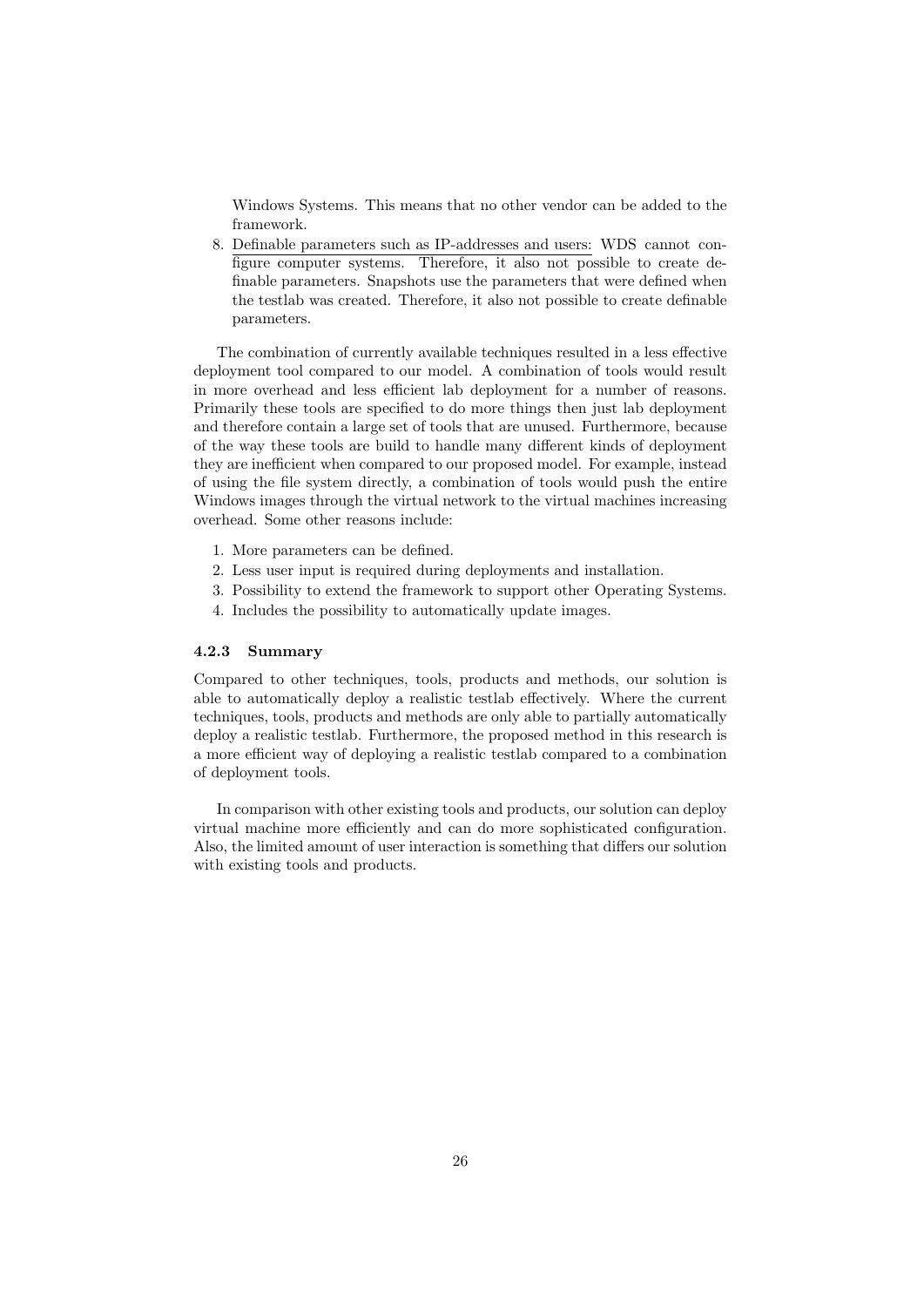# <span id="page-27-0"></span>5 Conclusion

We have investigated the currently available techniques and methods to deploy and configure a testlab. The different techniques and methods can roughly be divided into four groups:

- 1. Configuration management
- 2. Image deployment
- 3. Virtual machine snapshot
- 4. Cloud templates

By using one these techniques and tools it is only partially possible to automatically deploy a realistic testlab. Some requirements cannot be fulfilled by using current techniques and require manual interaction that was defined in chapter 1. Therefore, we have created our own model to automatically deploy a realistic testlab. Our model uses the following phases and methods to deploy a realistic testlab:

- 1. Specify lab
- 2. Deployment of server and OS installation
- 3. Server provisioning
- 4. Software installation and configuration on servers
- 5. Deployment of clients and OS installation
- 6. Client provisioning
- 7. Software installation on client
- 8. Log file and user behavior emulation

In order to verify our model, we have created a prototype. Compared to other the currently existing techniques, tools, products, and methods our prototype is able to automatically deploy a realistic testlab. Where the other tools and methods are only able to partially automatically deploy a realistic testlab.

In order to compare our method with the currently existing tools and products, we created an comparison table. The outcome of the comparison table was that our method supports all requirements and the currently existing tools and products do not. Despite the fact that the snapshot technique and the cloud templates method support almost as many requirements, they have a few distinct disadvantages. The snapshot technique doesn't automatically update the Operating Systems in the testlab. For security researchers, it's sometimes preferred to have an older Operating System in order to test vulnerabilities on different versions of Operating Systems. A big disadvantage within the cloud template solution is the pricing list to rent multiple Virtual Machines.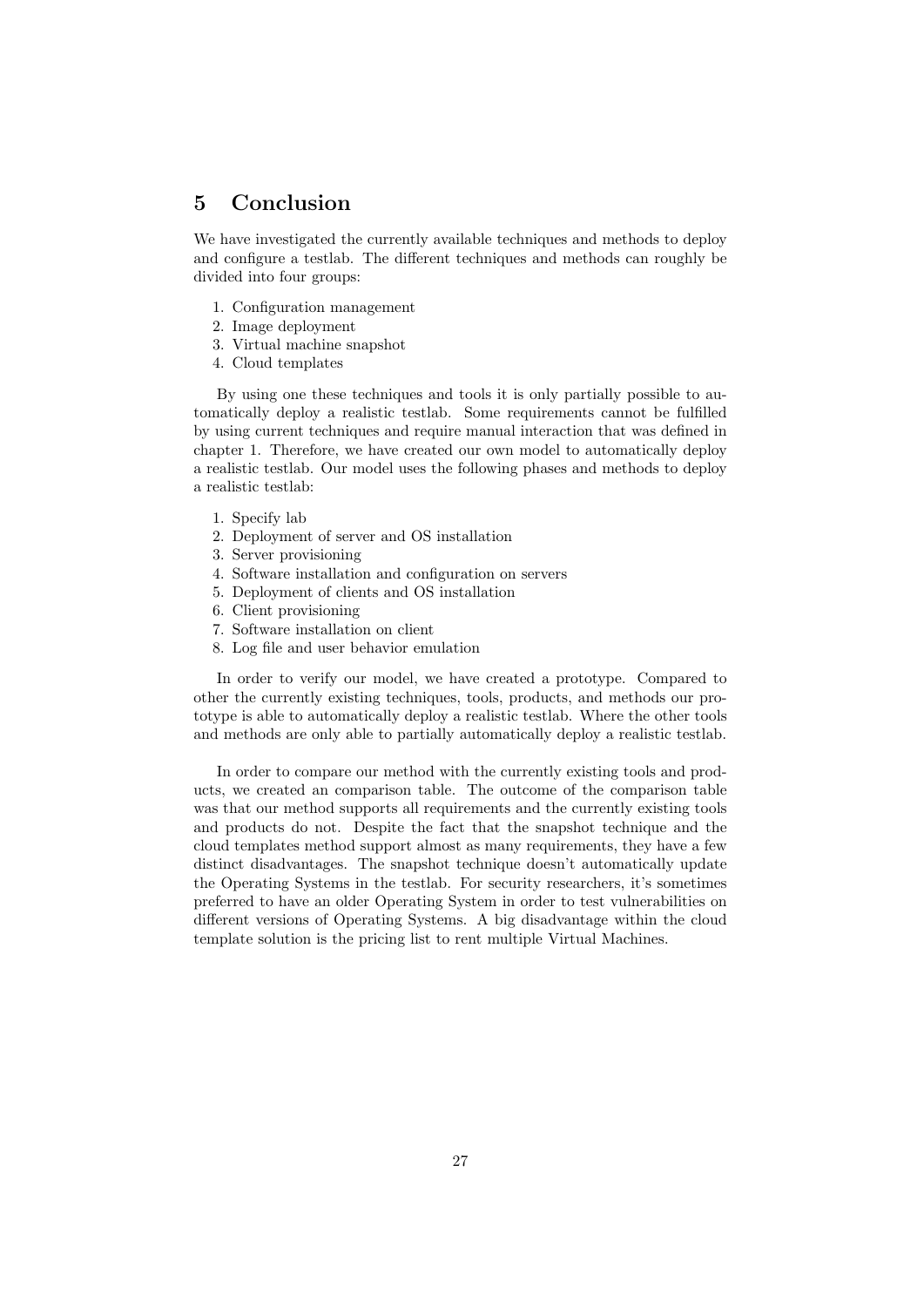Also, the combination of currently available techniques resulted in a less effective deployment tool compared to our model due to the following reasons:

- 1. More parameters can be defined.
- 2. Less user input is required during deployments and installation.
- 3. Possibility to extend the framework to support other Operating Systems.
- 4. Includes the possibility to automatically update images.
- 5. Less overhead

Our prototype uses Powershell to deploy, install, and configure servers as well as clients. However, a few tasks in Powershell can not be done. Therefore, other tools are required to complete the task. Moreover, the requirement user input is minimal to deploy the testlab.

This research has shown that it is possible to automate a fast and easy rollout of a realistic Windows test environment with minimal user interaction by using the methods and techniques specified in our model. We have proven the viability of the model by building a prototype of the model. The prototype has shown that our model works and is more efficient and effective in Windows testlab deployment than current solutions.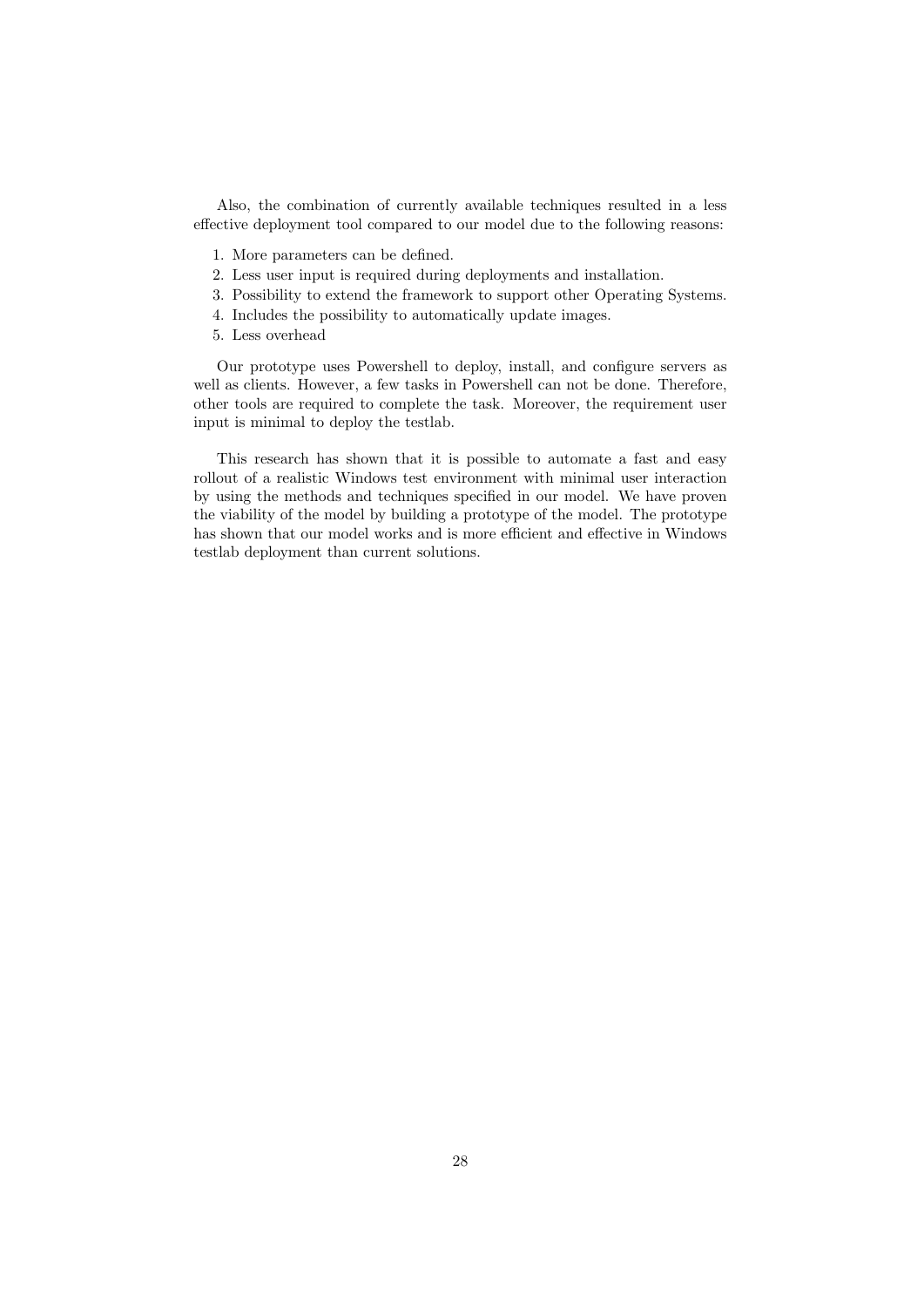# <span id="page-29-0"></span>6 Future Work

Further research can be done on different levels. First, the proposed solution can be improved by including more Windows Operating systems and other non-Microsoft operating system. Also, a more user-friendly interface could be built with error-detection mechanisms included. Moreover, more services and applications can be included in the proposed method.

The proposed testlab is mainly designed for security research are not any router, networking security appliances, network monitoring tools, VLANs or different networks present in the testlab. More research can be conducted on this topic.

Finally, log and event files should be added to the testlab in order to mers. However, the testlab has only a very basic network configuration. Theyake the testlab more realistic. In this research, we have only investigated whether or not it is possible to alter the timestamp. We have also altered the current time of client machine to verify that the timestamp is different. More research can be conducted to determine what the side effects are when the time continuously changes within the testlab. Furthermore, a group calling themselves The Shadow Brokers publicly released a cache of NSA hacking tools. Screenshots of the sale suggest that the Shadow Brokers group has in its possession a tool thats capable of editing and tampering with Windows event logs [\[1\]](#page-30-11). This tool might become available in the near future and could be added as a feature to the solution.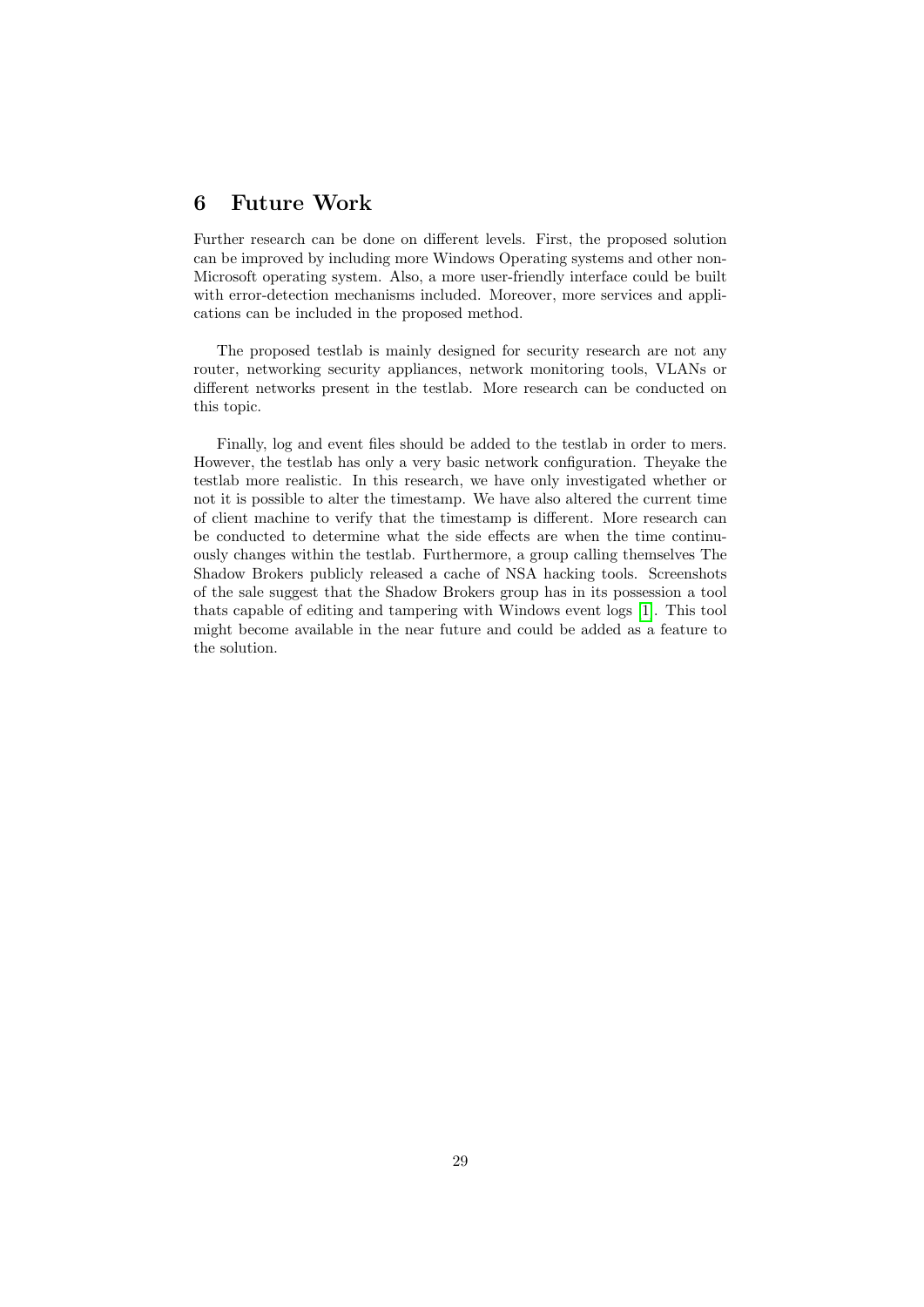# References

- <span id="page-30-11"></span>[1] Chris bing, cyberscoop, januari 12 2017. [https://www.cyberscoop.com/](https://www.cyberscoop.com/shadow-brokers-leak-nsa-linked-microsoft-hacking-tools/) [shadow-brokers-leak-nsa-linked-microsoft-hacking-tools/](https://www.cyberscoop.com/shadow-brokers-leak-nsa-linked-microsoft-hacking-tools/).
- <span id="page-30-5"></span>[2] Dhcp and automatic private ip addressing. [https://technet.microsoft.](https://technet.microsoft.com/en-us/library/cc958957.aspx) [com/en-us/library/cc958957.aspx](https://technet.microsoft.com/en-us/library/cc958957.aspx).
- <span id="page-30-10"></span>[3] Microsoft developer, active directory powershell, august 18, 2009, m. ali. <https://blogs.msdn.microsoft.com/adpowershell/2009/08/18/>.
- <span id="page-30-6"></span>[4] Microsoft developer network, event logging and viewing, from chapter 3, microsoft windows 20012 administrator's pocket consultant by william r. stanek. <https://msdn.microsoft.com/en-us/library/bb726966.aspx>.
- <span id="page-30-1"></span>[5] Software engineering institute, configuration management, carnegie mellon. [http://www.sei.cmu.edu/productlines/frame\\_report/config.](http://www.sei.cmu.edu/productlines/frame_report/config.man.htm) [man.htm](http://www.sei.cmu.edu/productlines/frame_report/config.man.htm).
- <span id="page-30-4"></span>[6] Technet, microsoft exchange load generator, december 12, 2007. [https://](https://technet.microsoft.com/en-us/library/bb508893(v=exchg.80).aspx) [technet.microsoft.com/en-us/library/bb508893\(v=exchg.80\).aspx](https://technet.microsoft.com/en-us/library/bb508893(v=exchg.80).aspx).
- <span id="page-30-2"></span>[7] Technet, microsoft system center, introduction to operating system deployment in configuration manager, may 14, 2015. [https://technet.](https://technet.microsoft.com/en-us/library/gg682108.aspx) [microsoft.com/en-us/library/gg682108.aspx](https://technet.microsoft.com/en-us/library/gg682108.aspx).
- <span id="page-30-7"></span>[8] Technet, microsoft, using differencing disks. [https://technet.](https://technet.microsoft.com/en-us/library/cc720381(v=ws.10).aspx) [microsoft.com/en-us/library/cc720381\(v=ws.10\).aspx](https://technet.microsoft.com/en-us/library/cc720381(v=ws.10).aspx).
- <span id="page-30-3"></span>[9] Windows server 2012 unleashed by andrew abbate; michael noel; rand morimoto; omar droubi; guy yardeni; chris amaris published by sams, 2012.
- <span id="page-30-8"></span>[10] Winzapper, a windows 2000 alterion tool.
- <span id="page-30-0"></span>[11] S. Sardesai, S. Khan, D. Kumar, G. Parupudi, and V. Deo. Operating system deployment methods and systems, September 23 2004. US Patent App. 10/667,123.
- <span id="page-30-9"></span>[12] Powershell team. Powershell on linux and open source!, 2016. [https://blogs.msdn.microsoft.com/powershell/2016/08/18/](https://blogs.msdn.microsoft.com/powershell/2016/08/18/powershell-on-linux-and-open-source-2/) [powershell-on-linux-and-open-source-2/](https://blogs.msdn.microsoft.com/powershell/2016/08/18/powershell-on-linux-and-open-source-2/).